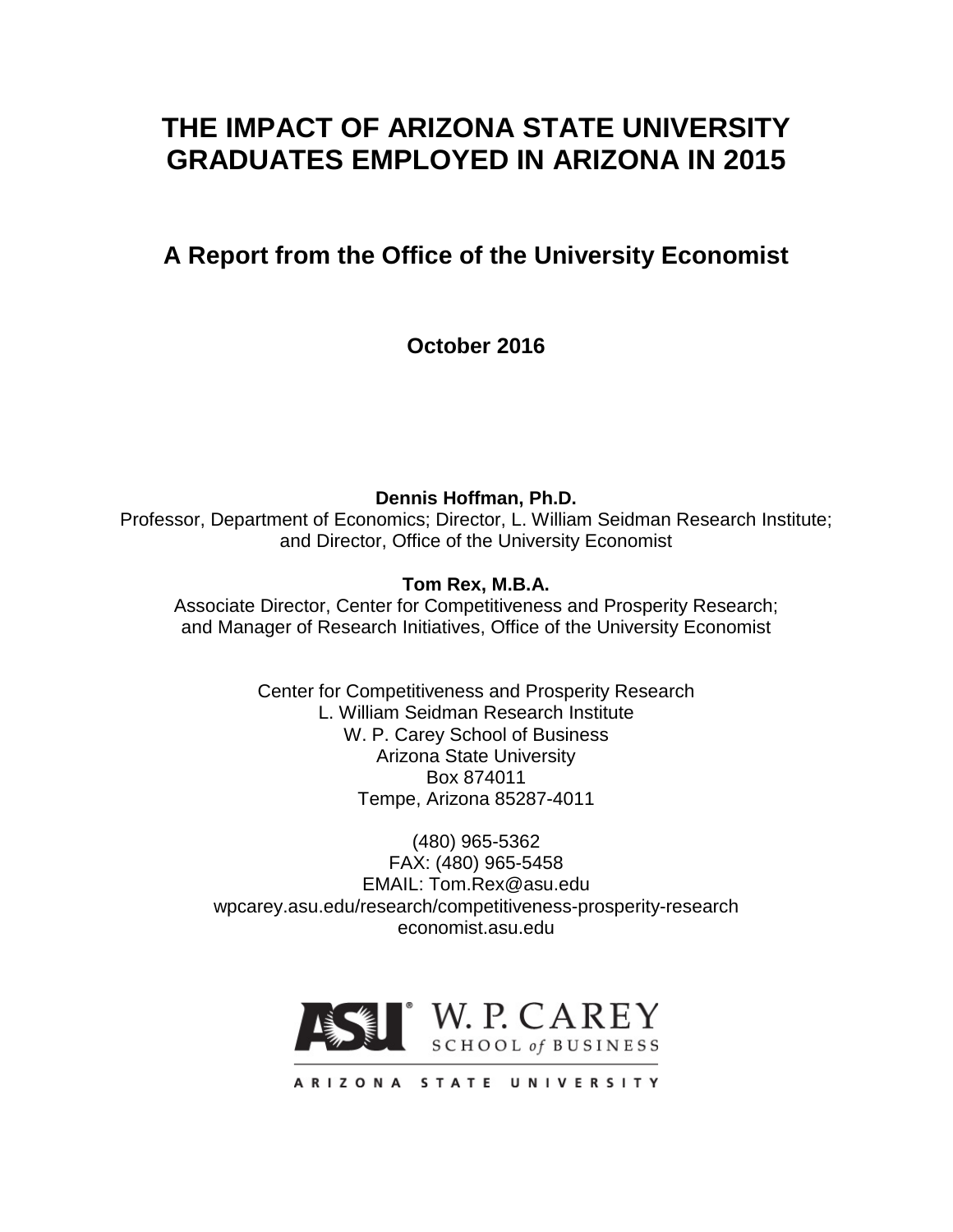# **TABLE OF CONTENTS**

| Summary                                                                                 |    |
|-----------------------------------------------------------------------------------------|----|
| Description of Data                                                                     | 2  |
| Arizona State University Graduates Employed in Arizona in 2015                          | -5 |
| Arizona State University Graduates Employed in Arizona, 2012 Through 2015               | 11 |
| Appendix: Arizona State University Graduates From 1990 Through 2015 Employed in Arizona | 13 |
| in 2015: Detail By Category of Degree                                                   |    |

# **LIST OF TABLES**

| 1. Arizona State University Graduates Employed in Arizona and Covered by the            | 8               |
|-----------------------------------------------------------------------------------------|-----------------|
| Unemployment Insurance Program in 2015                                                  |                 |
| 2. Arizona State University Graduates Employed in Arizona in 2015 Compared To Total     | 11              |
| Employment in Arizona                                                                   |                 |
| 3. Summary of Arizona State University Graduates Employed in Arizona, 2012 Through 2015 | 12 <sup>°</sup> |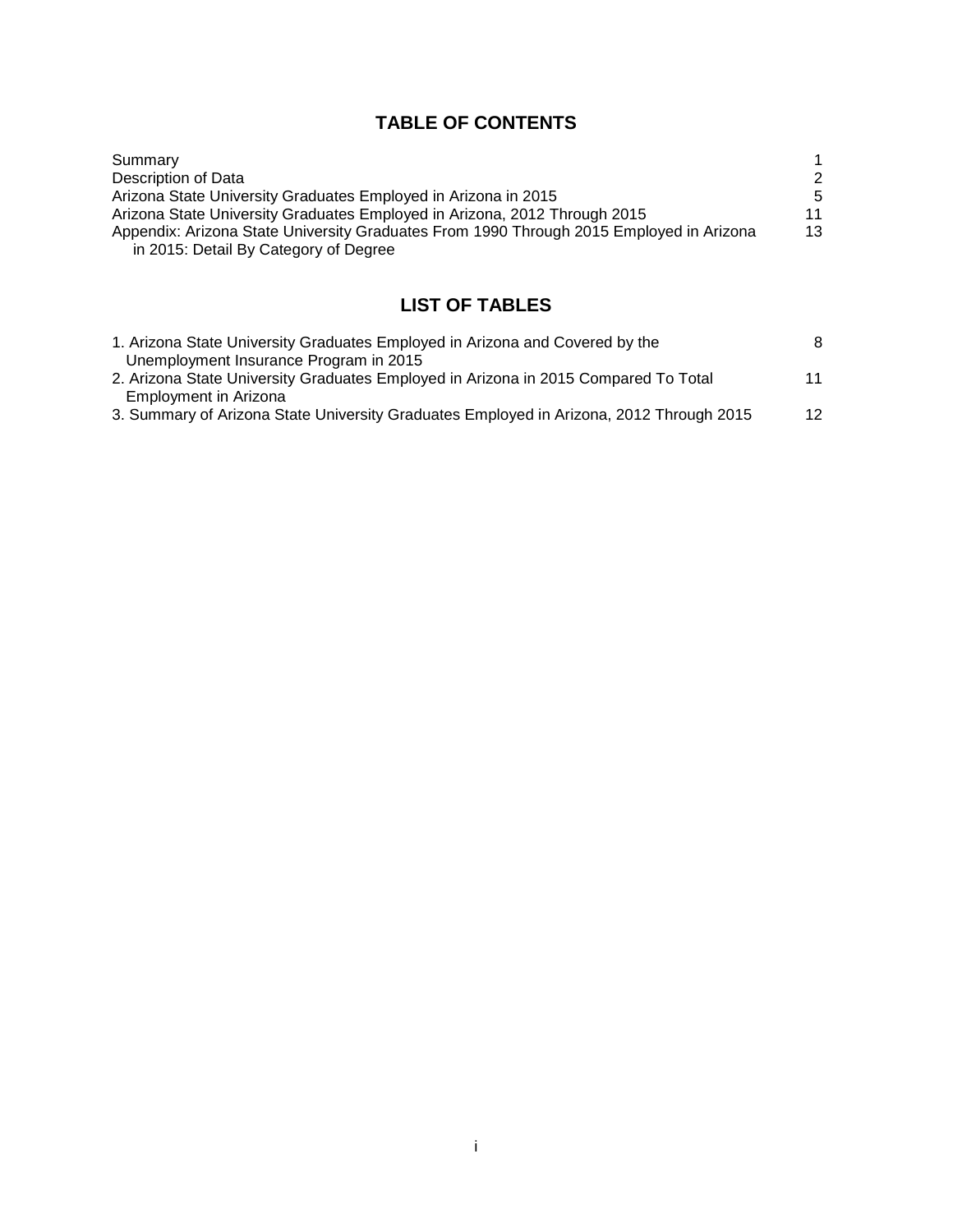#### **SUMMARY**

Arizona State University (ASU) graduates are employed throughout the world. This paper examines only those graduates employed in Arizona — those contributing to the productivity and prosperity of the state.

Approximately 223,600 ASU graduates were working in Arizona in 2015. More than one-in-four of the state's working individuals who had earned at least a bachelor's degree had graduated from ASU. The aggregate earnings of the ASU graduates were around \$13.2 billion. Based on these earnings, these individuals contributed between \$941 million and \$1.079 billion in state and local government taxes, including between \$560 million and \$642 million in state government taxes, depending on the tax rate assumed.

The estimate of the number of ASU graduates working in Arizona in 2015 is based on actual employment and wage data for 143,871 individuals who graduated from ASU between 1990 and 2015 and were covered by the state's unemployment insurance program. Estimates of those who graduated from ASU prior to 1990 and of ASU graduates who were not covered by the unemployment insurance program but were working in Arizona in 2015 were added to the 143,871 figure to reach the total of approximately 223,600.

The impact of ASU graduates working in Arizona has increased gradually over time. Between 2012 and 2015, the share of the Arizona workforce who were ASU graduates increased from 6.17 percent to 6.31 percent. The share of aggregate wages earned by ASU graduates increased more, from 8.28 percent to 8.68 percent. Thus, the average wage of ASU graduates climbed from 137.3 percent of the average wage of other workers to 141.1 percent. The estimated share of Arizona workers holding at least a bachelor's degree who are a graduate of ASU also has climbed. In 2012, the share was 25.9 percent; in 2015, the estimate was 28.0 percent.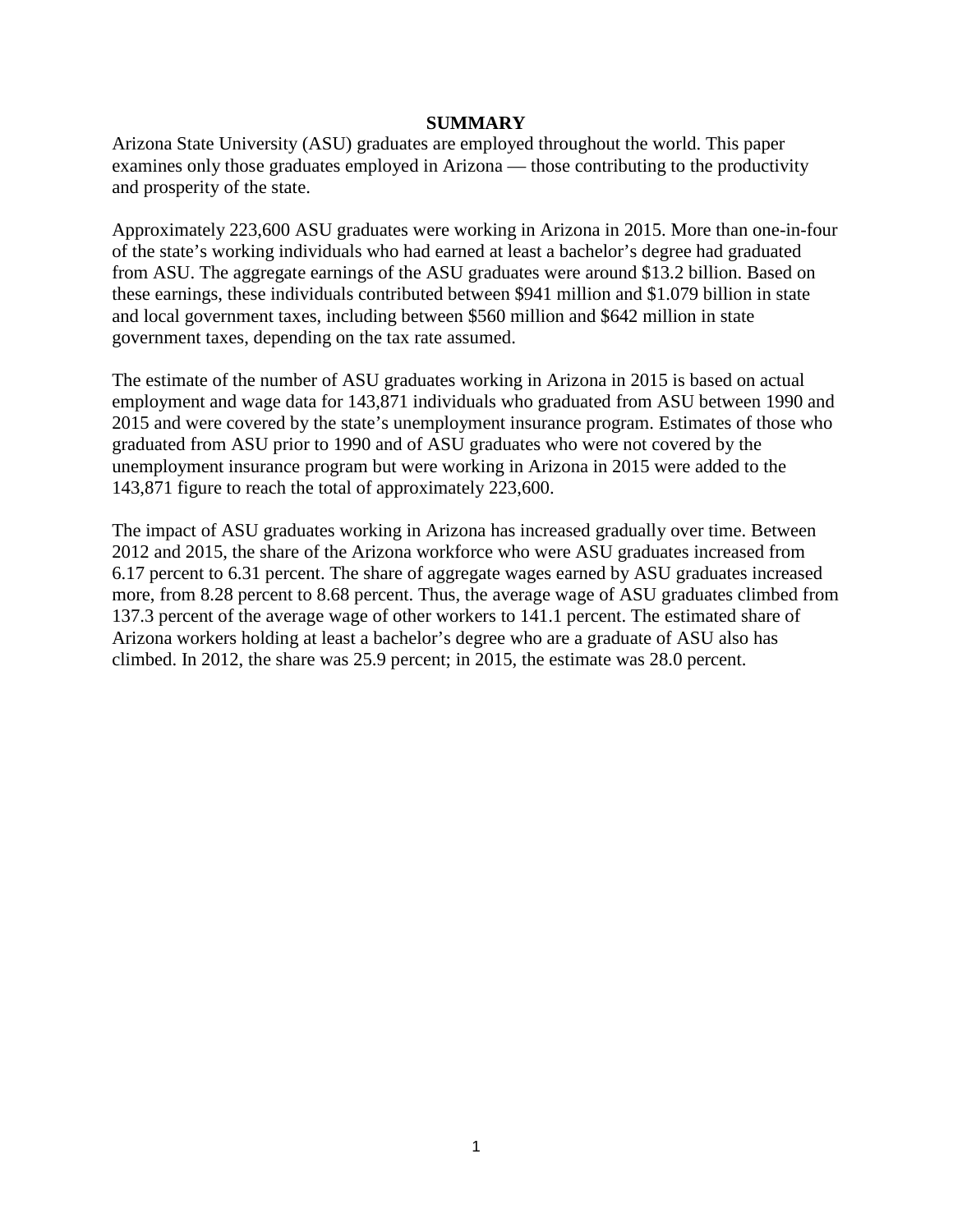# **DESCRIPTION OF DATA**

#### **University Graduates Employed in Arizona**

For each year from 2012 through 2015, the Arizona Board of Regents (ABOR) has created a dataset of graduates of Arizona's three public universities who were employed in Arizona during the year. While the ABOR dataset includes the number of "degrees awarded," this number really refers to the number of individuals earning a degree. An individual earning more than one degree is counted only once in this dataset, categorized in the year of the most recent degree. Thus, the dataset's number of "degrees awarded" is less than the official number of degrees awarded.

The ABOR dataset is created by matching Social Security numbers of university graduates to the numbers in the unemployment insurance file maintained by the Arizona Department of Economic Security, which works in conjunction with the U.S. Department of Labor. Reporting from the unemployment insurance file — the Quarterly Census of Employment and Wages (QCEW) — is done quarterly, with annual average figures also produced.

Each quarter, every business that employs workers covered by the state's unemployment insurance program must report (1) employment in each of the three months of the quarter during the pay period that includes the 12th day of the month and (2) total wages paid by the business during the quarter. Federal government civilian workers covered by the comparable federal unemployment insurance program also are included in the reporting.

Various members of the workforce are not included in the QCEW: most agricultural workers on small farms, those self-employed, those in the Armed Forces, and various others. Reporting is by job, not by individual — an individual working more than one covered job will appear in the file more than once.

Since the unemployment insurance records are confidential, ABOR's dataset of graduates employed in Arizona includes only aggregate totals. There are two significant limitations to this dataset. First, the unemployment insurance file does not include a significant number of workers — in 2015, the employment count from the unemployment insurance file was only 74 percent of the total employment in Arizona, as reported by the U.S. Bureau of Economic Analysis (BEA). Second, the dataset of graduates employed in Arizona constructed by the Board of Regents only includes graduates since 1990. Thus, the number of graduates of Arizona's public universities who are working in Arizona is understated significantly. This understatement effectively becomes even larger when the number of *individuals* counted in the Board of Regents dataset is compared to the total number of *jobs* reported in the QCEW.

The dataset constructed by the Board of Regents is subdivided by various characteristics:

- university
- bachelor's degrees versus graduate degrees
- those who attended school as Arizona residents versus nonresidents

The analysis described in this paper uses a dataset specific to Arizona State University (ASU) provided by ASU's Office of the University Provost.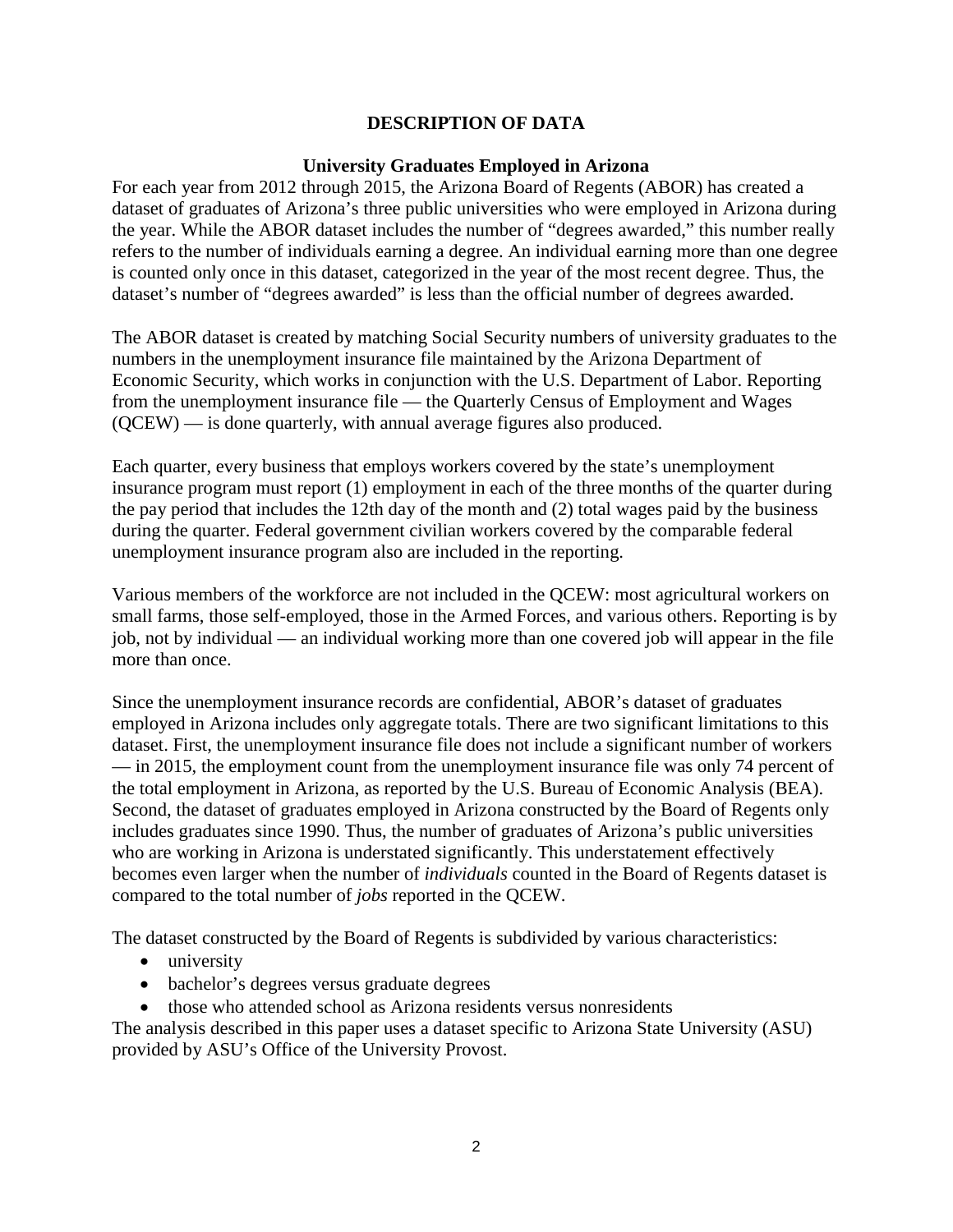By year of graduation, the following data items are available from the dataset of university graduates employed in Arizona:

- number of graduates
- number employed in Arizona (in any quarter during the year)
- percent of graduates employed in Arizona
- total wages of graduates employed in Arizona
- estimated state taxes paid by graduates employed in Arizona
- number employed in Arizona in all four quarters
- median wage of those employed in Arizona in all four quarters

The number of graduates is reported by academic year — for example, for 2015, the sum of the number graduating in August 2014, December 2014, and May 2015. The employment data are for calendar year 2015.

While the median wage of those employed in all four quarters is a reasonable measure of the typical annual wage of graduates included in the dataset, use of the median wage is arithmetically quite limited. Thus, the average wage of those employed in any quarter during the year also is calculated, as total wages divided by the total number employed.

#### **Employment**

The employment figures reported in the QCEW are based on a census of all covered workers and therefore are highly accurate, but as noted above, a large number of workers are not covered by the unemployment insurance program. Thus, focusing only on those covered by the program significantly understates the contribution of university graduates to the Arizona economy.

Employment estimates are available from several sources, but these estimates are not consistent due to definitional differences (certain categories of workers may be excluded by one source but not by another), differences in the way the data are collected (such as a sample of employers versus a census), and timing differences in when the data are collected. In order to provide a more complete picture of the economic activity in Arizona of ASU graduates, more complete employment estimates from the BEA are used in this report. BEA employment data for 2015 were not released until late September 2016.

Most of the employment estimates, including those of the QCEW and BEA, do not differentiate between a person working full time and one working fewer hours. Employment is categorized by the place of work, not by where the worker lives. For example, an Arizona resident of Bullhead City who works across the Colorado River in Laughlin, Nevada is counted in the Nevada employment figures. Further, most of the employment estimates report the number of jobs, not the number of people employed — an individual working two jobs is counted twice in the employment figures. This is an important distinction when comparing the number of ASU graduates (individuals) employed in Arizona to total employment (number of jobs).

Unlike other employment estimates, the employment data reported from the American Community Survey (ACS) reflects the number of individuals working and workers are classified by place of residence. The ACS is an ongoing survey of households conducted by the U.S. Census Bureau that is the source of a wide variety of socioeconomic data. The main shortcoming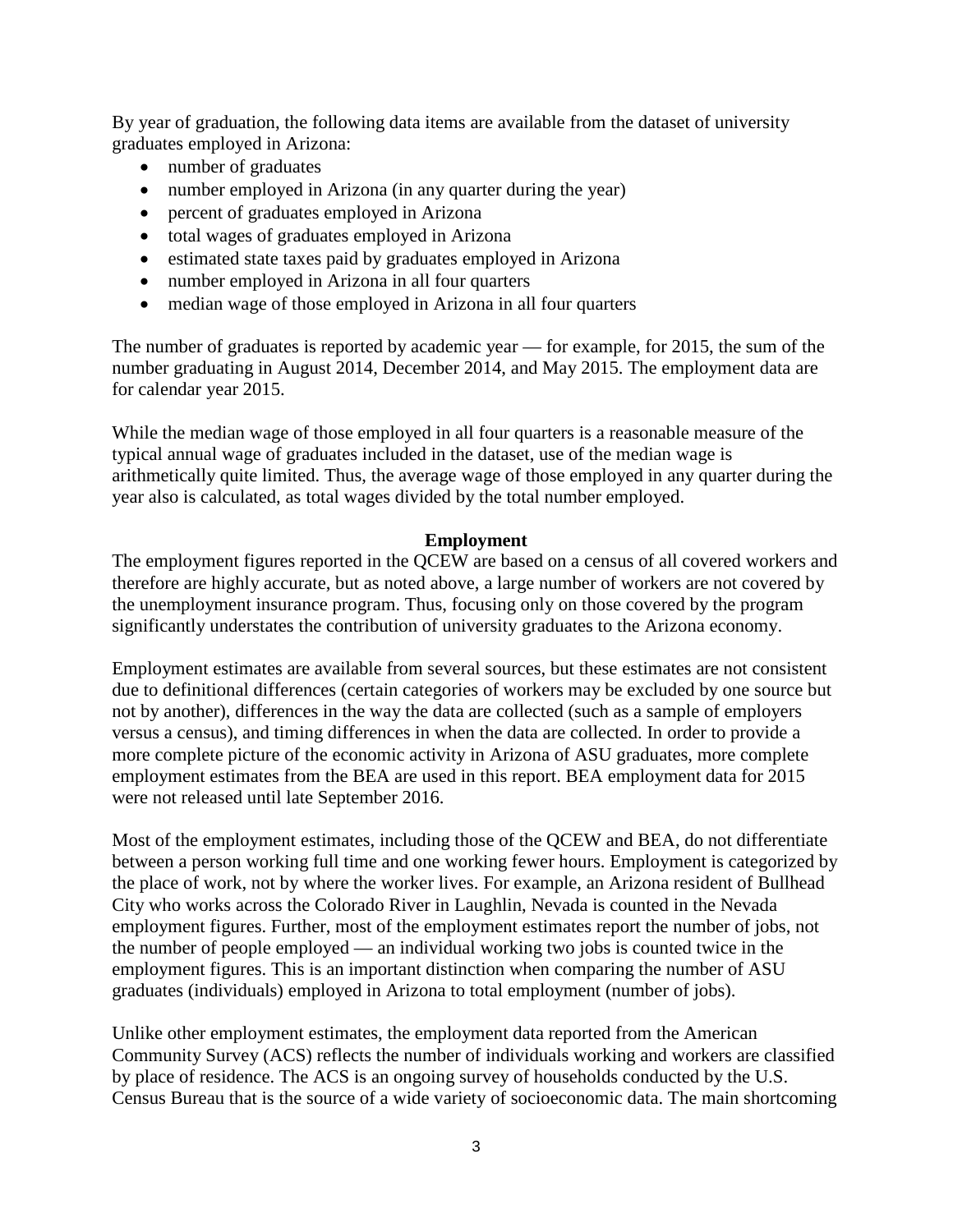of the ACS is that it is based on a relatively small number of households. Sampling error can be a significant concern. The accuracy of self-reporting, particularly for questions related to wages and income, also is an issue. Various ACS tables provide insight on employment in Arizona. The ACS employment figures are based on an individual's employment status at the time the questionnaire is completed.

# **Educational Attainment**

In order to provide context on the contribution of ASU graduates employed in Arizona, the educational attainment of the Arizona workforce is examined. The ACS is the best source of data on educational attainment at a subnational level. In this report, Arizona's educational attainment is compared to the nation using three ACS tables: attainment for the population age 25 or older, attainment in each of five age groups, and attainment by labor force status among those 25-to-64 years old.

While ACS data for five years often are combined to reduce sampling error, the ACS data from 2015 are used in this analysis in order to be consistent with the Board of Regents dataset. For Arizona, sampling error for a single year of ACS data ranges from insignificant for broad measures to significant for small subsets of the population. Thus, the attainment data for the entire population at least 25 years of age is more reliable than the data for each of five age groups.

# **The Impact of College Graduates on the Workforce**

Educational attainment is strongly correlated to an individual's earnings, with a bachelor's degree in particular causing a boost in earnings. The higher earnings realized over a lifetime of work greatly exceeds the costs of attending college.<sup>[1](#page-5-0)</sup> Society also benefits from an educated populace in various ways, such as the lower crime rates of educated individuals.[2](#page-5-1)

One of the benefits of having highly educated individuals in the workforce is to raise the wages of the entire workforce. Enrico Moretti specified this relationship in his 2004 *Journal of Econometrics* paper, "Estimating the Social Return to Higher Education: Evidence From Longitudinal and Repeated Cross-Sectional Data."[3](#page-5-2) The spillover of benefits to all workers can be traced to the enhanced worker productivity associated with greater educational attainment. Improved productivity results from the sharing of knowledge and skills across workers and from shifts in the industrial mix to knowledge-based activities. These productivity gains translate into higher output and earnings.<sup>[4](#page-5-3)</sup>

 $\overline{\phantom{a}}$ 

<span id="page-5-0"></span><sup>1</sup> See "Has the Return to Investing in a College Education Declined?," December 2013, and earlier papers at [http://economist.asu.edu/p3/education.](http://economist.asu.edu/p3/education)

<span id="page-5-1"></span><sup>2</sup> See "Benefits From Improving Educational Attainment in Arizona," August 2012, and earlier papers at [http://economist.asu.edu/p3/education.](http://economist.asu.edu/p3/education)

<span id="page-5-2"></span><sup>3</sup> Accessible from [http://economist.asu.edu/p3/education.](http://economist.asu.edu/p3/education)

<span id="page-5-3"></span><sup>4</sup> See "The Economic Impact of Raising the Educational Attainment of Arizona's Workforce," May 2015, at [https://wpcarey.asu.edu/sites/default/files/uploads/center-competitiveness-and-prosperity](https://wpcarey.asu.edu/sites/default/files/uploads/center-competitiveness-and-prosperity-research/impactedattain05-15.pdf)[research/impactedattain05-15.pdf.](https://wpcarey.asu.edu/sites/default/files/uploads/center-competitiveness-and-prosperity-research/impactedattain05-15.pdf)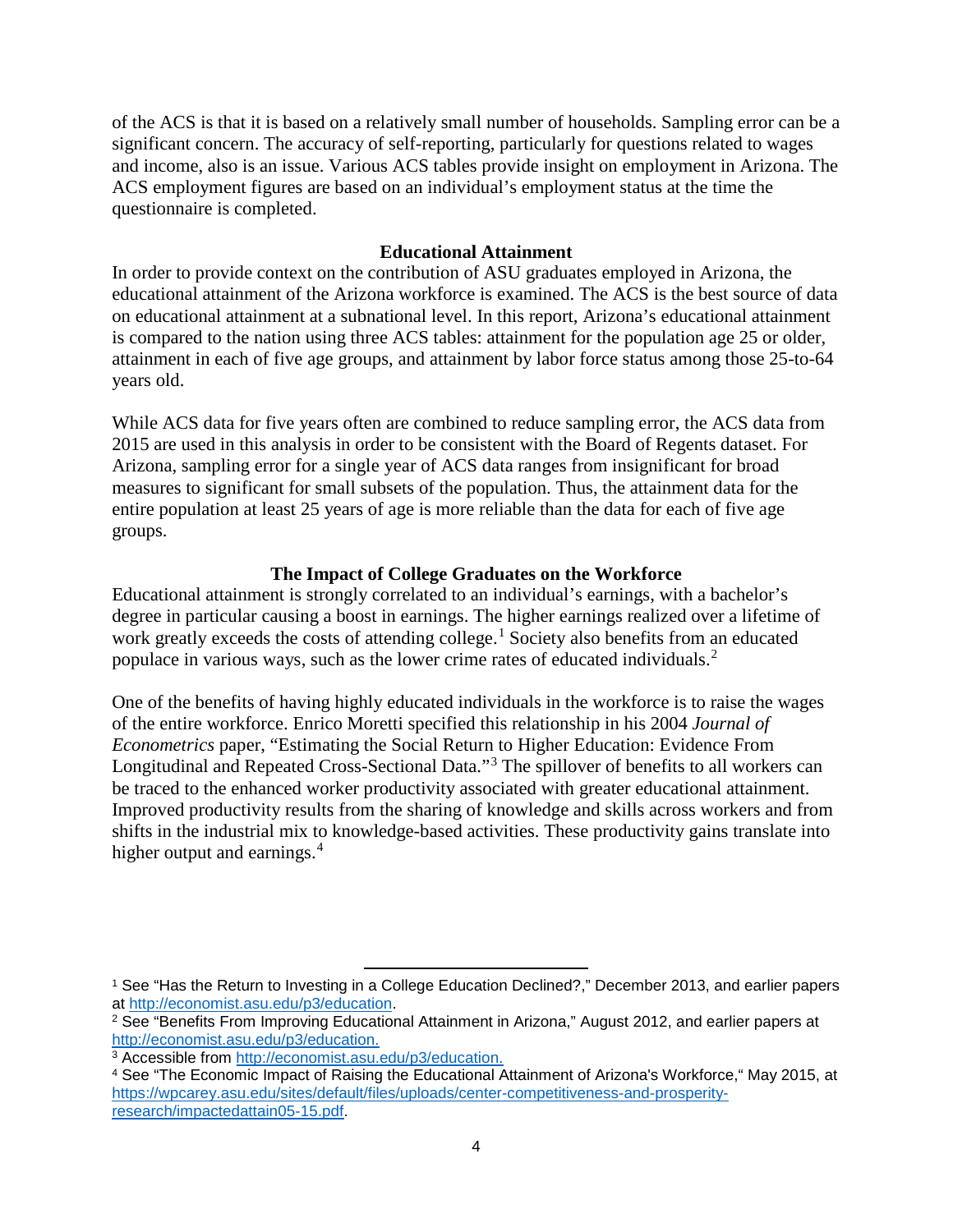# **ARIZONA STATE UNIVERSITY GRADUATES EMPLOYED IN ARIZONA IN 2015**

#### **Employment**

According to the QCEW, annual average Arizona employment in 2015 totaled 2,609,425. The BEA's wage and salary employment estimate was 2,743,361, meaning that approximately 133,936 wage and salary workers were not covered by unemployment insurance. The BEA estimates that the number of proprietors (self-employed, also not included in the QCEW) was 799,608, for a total employment figure of 3,542,969.

According to the ACS, an estimated 2,937,510 Arizonans were employed in 2015 in civilian jobs; an additional 17,617 were members of the armed forces. The total of 2,955,127 is 83 percent of the BEA's total number of jobs, suggesting that many workers (1) are employed by more than one business and/or (2) hold a wage and salary job as well as report self-employment income. Other data from the ACS indicates that 23 percent of employed Arizonans worked less than 35 hours per week.

#### **Educational Attainment**

Most commonly, educational attainment is expressed for those at least 25 years old. Though the age of 25 is arbitrary, a high proportion of individuals have completed their educations by that age. In 2015, Arizona's educational attainment in this large cohort was inferior to the nation. The share without either a high school diploma or a GED (general education development) certificate was higher in Arizona: 13.9 percent versus 12.9 percent nationally. Relative to the nation, lesser shares of Arizonans had earned a graduate degree (10.3-versus-11.6 percent nationally) and a bachelor's degree (17.4-versus-19.0 percent).

An examination of educational attainment by age group reveals that Arizona was particularly far below the nation among those younger than 35 in 2015. Arizona also was below average among those 35-to-64 years old. In contrast, the educational attainment of those 65 or older was higher in Arizona than nationally. Since few of those age 65 or older are working, the standard statistics on the entire 25-or-older population understate Arizona's educational disadvantage as it applies to the workforce.

Data on educational attainment by labor force status indicate that among those in the workforce, the educational attainment in Arizona of those 25-to-64 years old was below the national figure in 2015. The proportion with at least a bachelor's degree was 31 percent in Arizona and 36 percent nationally.

### **Arizona State University Graduates Employed in Arizona**

The following are among the basic conclusions that can be reached using the dataset of ASU graduates from academic years 1990 through 2015 who were employed in Arizona in 2015:

- The number of individuals earning a degree has increased significantly over time.
- The number of individuals earning a degree has been much higher for those who were classified as residents while attending school than among those classified as nonresidents.
- The percentage of graduates employed in Arizona has been much higher for residents than nonresidents.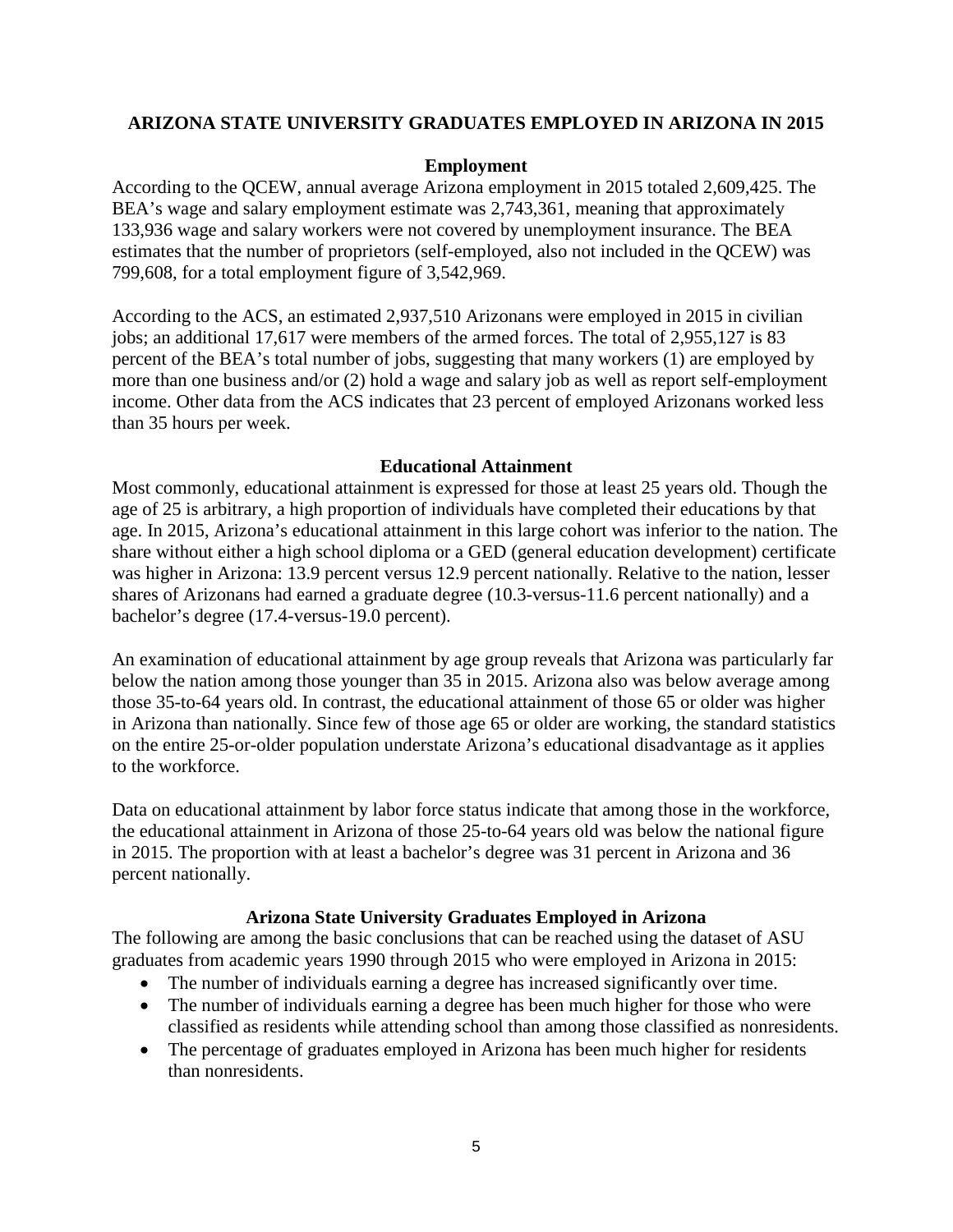- The share of graduates employed in Arizona decreases significantly with the number of years since graduation, for those who were classified as residents and nonresidents while students.
- The average wage and the median wage increase significantly with the number of years elapsed since graduation.
- The median wage has been about the same for residents and nonresidents, as has the average wage.
- The average wage (of all graduates employed at some point during the year) was less than the median wage (of graduates employed in all four quarters) among recent graduates, likely due to those not employed in all four quarters lowering the calculated average wage. Among older graduates, this downward bias in the average wage is overcome, presumably because of a small number of graduates earning very high wages that boosts the average but not the median.
- The percentage employed in all four quarters was less than 80 percent among recent graduates but was greater than 80 percent among older graduates.
- Data for graduates in the most recent academic year are inconsistent with graduates of earlier years. For those graduating in academic year 2015 relative to earlier grads, the percent employed in Arizona is high, the average wage and median wage is very low, and the percentage employed in all four quarters is very low. The inconsistent data of the academic year 2015 graduates presumably results from those graduating in May 2015 (the majority of the academic year graduates) — for these individuals, the employment and wage data for calendar year 2015 reflect full-time employment after graduating and/or part-time employment while still attending school.

The number of individuals who graduated from ASU between academic years 1990 and 2015 who worked at jobs in Arizona that were covered by the unemployment insurance program in calendar year 2015 was 143,871. ASU graduates between 1990 and 2015 accounted for 5.5 percent of the QCEW total number employed, but this share is understated since it compares *individuals* with ASU degrees to the *number of jobs*.

The aggregate wages of individuals who graduated from ASU between academic years 1990 and 2015 (\$8.9 billion) accounted for 7.1 percent of the QCEW total. The average wage of ASU graduates between 1990 and 2015 of \$61,562 was 30.6 percent higher than the average of the rest of the QCEW file (a group that includes those without a bachelor's degree, those who earned a degree from another institution, and ASU graduates from prior to 1990). ABOR estimates that "state tax revenue" (really, state and local government tax revenue in Arizona) in 2015 by those who graduated from ASU between 1990 and 2015 — based only on wages earned as part of the unemployment insurance program — was \$633 million: 7.15 percent of aggregate wages.

Detailed figures from the dataset of 1990-through-2015 graduates of Arizona State University who were employed in Arizona during 2015 are provided in the appendix. Figures are shown by undergraduate versus graduate degree and by residency status while a student. A summary of the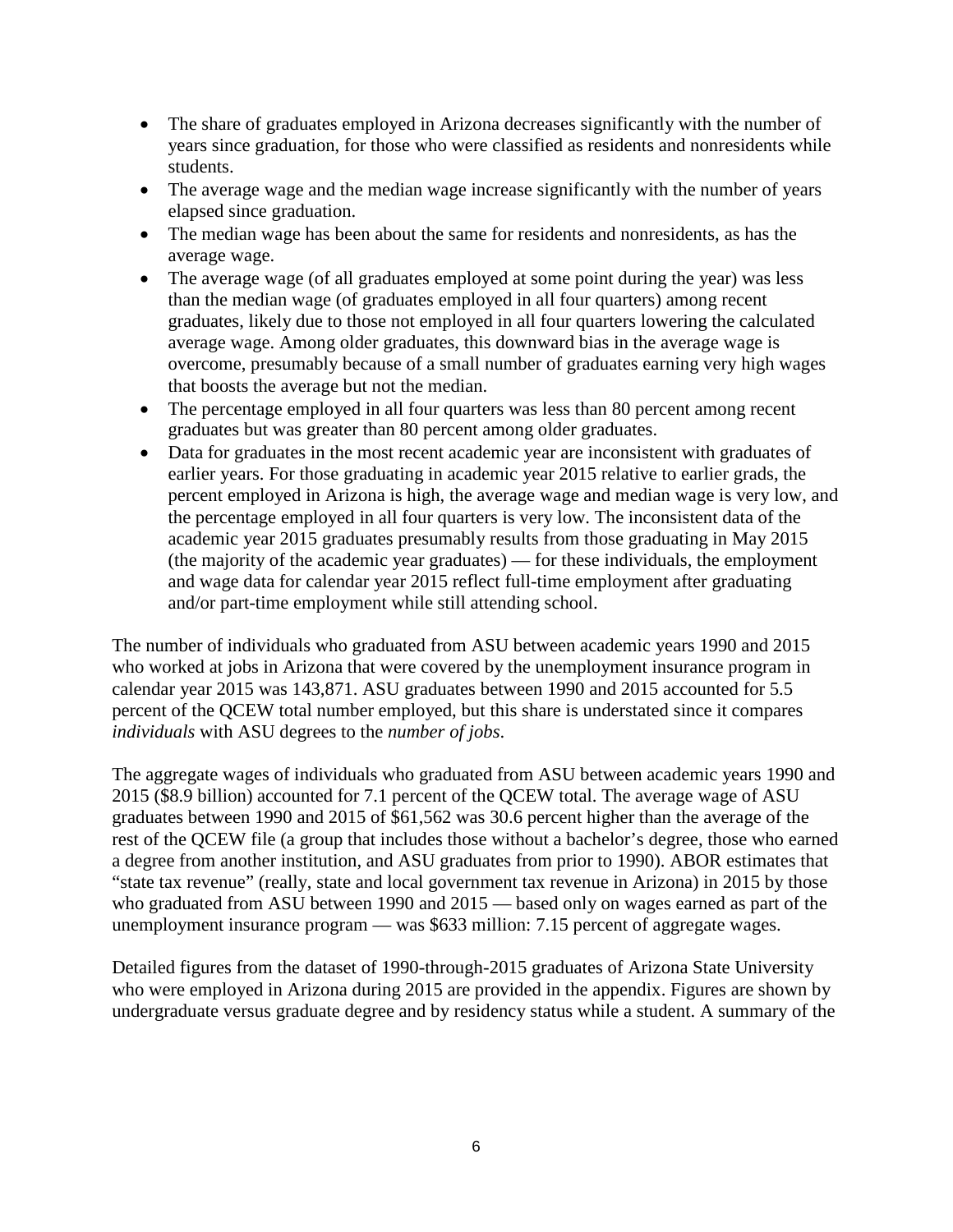cumulative figures for the 26 years of graduates is provided in the top portion of Table 1. The bottom portion of Table 1 focuses on academic year 2014 graduates.<sup>[5](#page-8-0)</sup>

Table 1 needs to be interpreted carefully. Student characteristics vary by residency status and by undergraduate and graduate programs. For example, the magnitude of the difference in the average wage between undergraduate and graduate degrees reflects not only the wage premium of the graduate degree but also the greater number of years of work experience among those with a graduate degree. The differential in the average wage of those with undergraduate and graduate degrees declines with the number of years of work experience. Among graduates from academic year 2014, the average wage in 2015 of those with a graduate degree was 71 percent higher than those with a bachelor's degree, but the differential for graduates over the entire 1990-to-2015 period was 41 percent. According to the 2015 ACS, all Arizona workers with a graduate degree (including those graduating before 1990) earned 22 percent more than those with a bachelor's degree.

# **Alternative Estimates of Taxes Paid**

According to a study of tax burdens produced by the government of the District of Columbia, combined state and local government taxes in Arizona are about 7.8 percent of gross income except among those earning less than \$50,000 per year.<sup>[6](#page-8-1)</sup> This percentage is slightly understated since this study does not measure every state and local tax, though it includes income taxes, sales taxes, property taxes, and automobile-related taxes. A study by the Institute on Taxation and Economic Policy (ITEP), which includes all taxes, reports a similar state and local government tax burden in Arizona. [7](#page-8-2) The figure is 8.2 percent for those earning between \$52,000 and \$87,000; the average wage of ASU graduates employed in Arizona reported by the ABOR is within this range. Using the 8.2 percent tax rate and the aggregate income figures calculated from the ABOR dataset, Arizona state and local government taxes paid on QCEW wages by those who graduated from ASU between 1990 and 2015 was approximately \$726 million in 2015.

In order to estimate the amount of taxes paid just to state government, U.S. Census Bureau data were used. In fiscal year 2013, state tax collections accounted for 59.5 percent of combined state and local government tax collections in Arizona. [8](#page-8-3) Applying this percentage to the estimates of state and local government taxes paid on QCEW wages by those who graduated from ASU between 1990 and 2015, the result is \$377 million based on the ABOR state and local government tax rate of 7.15 percent and \$432 million based on the 8.2 percent state and local government tax rate.

 $\overline{\phantom{a}}$ 

<span id="page-8-0"></span><sup>5</sup> Graduates from 2014 instead of 2015 are used since the statistics for those graduating in May 2015 are inconsistent with those of earlier graduates.

<span id="page-8-1"></span><sup>6</sup> "Tax Rates and Tax Burdens in the District of Columbia — A Nationwide Comparison, 2014," December 2015, Government of the District of Columbia, [http://cfo.dc.gov/node/215912.](http://cfo.dc.gov/node/215912)

<span id="page-8-2"></span><sup>7</sup> Institute on Taxation & Economic Policy, *Who Pays? A Distributional Analysis of the Tax Systems in All 50 States*, January 2015, [http://www.itep.org/whopays/.](http://www.itep.org/whopays/)

<span id="page-8-3"></span><sup>8</sup> U.S. Department of Commerce, Census Bureau, State and Local Government Finance, [http://www.census.gov/govs/local/.](http://www.census.gov/govs/local/)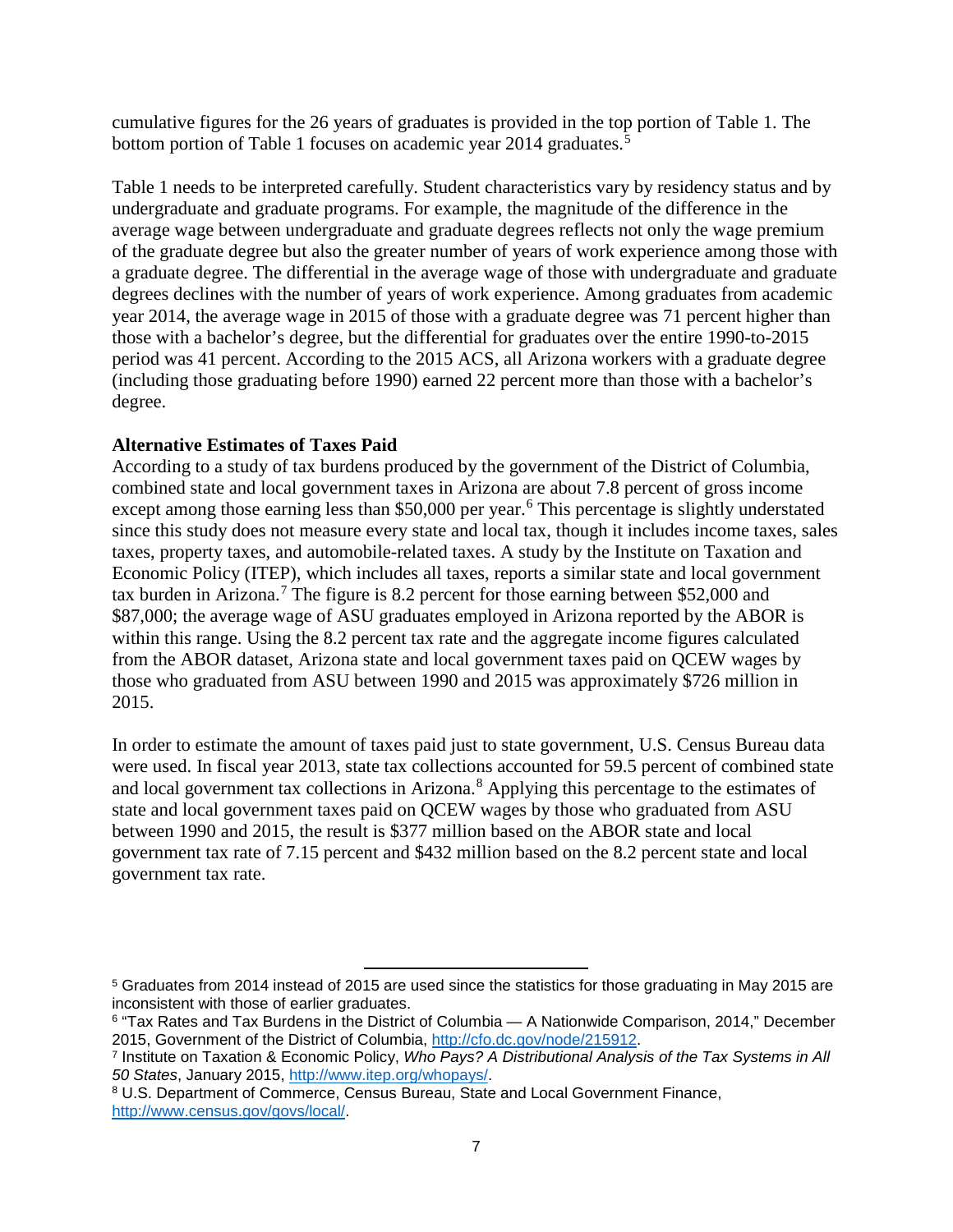# **TABLE 1 ARIZONA STATE UNIVERSITY GRADUATES**

|                                                                                | Total   | Total<br>Under-<br>grad<br><b>Degrees</b> | <b>Resident</b><br>Under-<br>grad<br><b>Degrees</b> | Non-<br>resident<br><b>Undergrad</b><br><b>Degrees</b> | Total<br>Graduate<br><b>Degrees</b> | <b>Resident</b><br>Graduate<br><b>Degrees</b> | Non-<br>resident<br><b>Graduate</b><br><b>Degrees</b> |
|--------------------------------------------------------------------------------|---------|-------------------------------------------|-----------------------------------------------------|--------------------------------------------------------|-------------------------------------|-----------------------------------------------|-------------------------------------------------------|
| Graduates From 1990 Through 2015:                                              |         |                                           |                                                     |                                                        |                                     |                                               |                                                       |
| Number Graduating From Arizona State University                                | 294.086 | 211,635                                   | 167,971                                             | 43,664                                                 | 82,451                              | 52,021                                        | 30,430                                                |
| Employed in Arizona and Covered by the Unemployment Insurance Program in 2015: |         |                                           |                                                     |                                                        |                                     |                                               |                                                       |
| <b>Number</b>                                                                  | 143,871 | 108,595                                   | 99,881                                              | 8,714                                                  | 35,276                              | 29,795                                        | 5,481                                                 |
| Share (Percent)                                                                | 49      | 51                                        | 60                                                  | 20                                                     | 43                                  | 57                                            | 18                                                    |
| Aggregate Wages (Dollars, Millions)                                            | 8,856   | 6,078                                     | 5,590                                               | 488                                                    | 2,779                               | 2,369                                         | 410                                                   |
| Average Wage (Dollars)                                                         | 61,562  | 55,967                                    | 55,962                                              | 56,017                                                 | 78,787                              | 79,505                                        | 74,887                                                |
| Estimated State Tax Payments (Dollars, Millions)                               | 633     | 437                                       | 402                                                 | 35                                                     | 196                                 | 167                                           | 29                                                    |
| <b>Graduates From 2014:</b>                                                    |         |                                           |                                                     |                                                        |                                     |                                               |                                                       |
| Number Graduating From Arizona State University                                | 18,398  | 13,097                                    | 9,958                                               | 3,139                                                  | 5,301                               | 2,712                                         | 2,589                                                 |
| Employed in Arizona and Covered by the Unemployment Insurance Program in 2015: |         |                                           |                                                     |                                                        |                                     |                                               |                                                       |
| <b>Number</b>                                                                  | 10.966  | 8,289                                     | 7,477                                               | 812                                                    | 2,677                               | 2,067                                         | 610                                                   |
| Share (Percent)                                                                | 60      | 63                                        | 75                                                  | 26                                                     | 51                                  | 76                                            | 24                                                    |
| Aggregate Wages (Dollars, Millions)                                            | 433     | 279                                       | 253                                                 | 26                                                     | 154                                 | 120                                           | 34                                                    |
| Average Wage (Dollars)                                                         | 39,512  | 33,690                                    | 33,873                                              | 32,003                                                 | 57,538                              | 57,955                                        | 56,128                                                |
| Estimated State Tax Payments (Dollars, Millions)                               | 32      | 21                                        | 19                                                  | 2                                                      | 11                                  | 8                                             | 2                                                     |

Note: Tax payment estimates are based on a tax rate of 7.15 percent.

Source: Arizona Board of Regents and Arizona State University, Office of Institutional Analysis.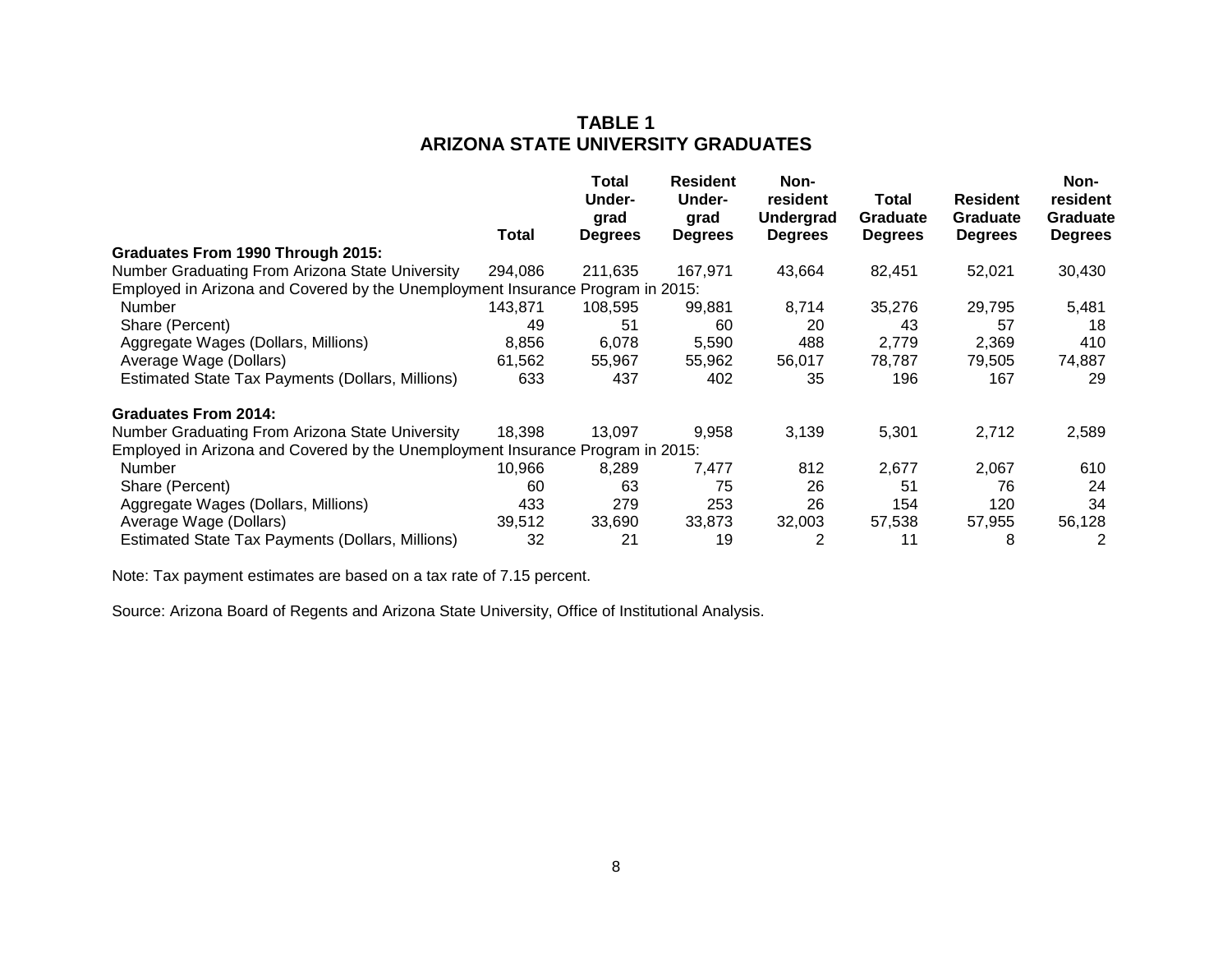#### **Extending the Analysis to Include Those Who Graduated From ASU Before 1990**

In order to provide an estimate of the number of individuals who graduated from ASU before 1990 and who were working in Arizona in 2015, actual data on the number of degrees awarded by ASU before 1990 were collected, with the earliest data from 1971. The official graduation data from ASU count number of degrees — individuals with more than one ASU degree are counted more than once. These data are not consistent with the figures used in the Arizona Board of Regents dataset, which counts individuals, not number of degrees. Thus, in order to estimate the number of individuals who had earned a degree from ASU before 1990, the historical graduation data for the years before 1990 were adjusted, using the ratio from the 1990-through-1999 period of the number of graduates counted in the Board of Regents database to the official count of degrees granted. The ratio was 88.9 percent for those with an undergraduate degree and 91.3 percent for those with a graduate degree.

In order to estimate the number of ASU graduates from before 1990 who were working in Arizona in 2015 and counted in the unemployment insurance program, a "backward projection" was made of the percentage of ASU graduates who were employed in Arizona in 2015. The percentage drops with the number of years since graduation; the rate of decline is rapid among recent grads but is lower and relatively stable among earlier graduates. The average annual decrease of 1.24 percentage points between 1990 and 1999 was used for the pre-1990 period. Using the adjusted graduation figures and the estimated percentage of graduates employed in Arizona, the number of employed ASU graduates was calculated by year for the pre-1990 period.

The average wage for graduates in the pre-1990 period was backward projected in the same manner as the percentage employed. The average wage rises significantly by the number of years since graduation for relatively recent graduates. Among earlier graduates, the increase in the average wage by year is lower and more stable. The annual average increase from the 1990 through-1999 period was 0.88 percent; this figure was applied to the pre-1990 period.

Using these backward projections, the number of individuals who graduated from ASU through academic year 2015 who worked at jobs in Arizona that were covered by the unemployment insurance program in 2015 is estimated to be 164,624 — 14.4 percent higher than the number of those who graduated from 1990 through 2015. Due to the high average wage of individuals who graduated prior to 1990, the differential in the aggregate wage of the entire set of ASU graduates relative to the 1990-to-2015 group was greater at 22.6 percent.

This methodology does not directly address the increasing share of retirees among older ASU graduates. While the percentage of ASU graduates working in Arizona declines with the number of years since graduation over the 1990-to-2015 period, this decrease presumably occurs mostly due to out-migration. Few ASU graduates since 1990 — most of whom were less than 50 years old in 2015 — are likely to have retired. In contrast, retirement becomes increasingly likely among those who graduated during the 1970s. Thus, the estimates of the numbers employed in Arizona of graduates from this time period may be overstated. However, the results of the methodology that was used results in only 8 percent of 1971 undergraduates, and 5 percent of those who earned a graduate degree in 1971, employed in Arizona in 2015. Any overstatement of graduates from the 1970s working in Arizona is partially offset by the exclusion of graduates from before 1971, a few of whom likely were still part of the workforce in 2015. Further, it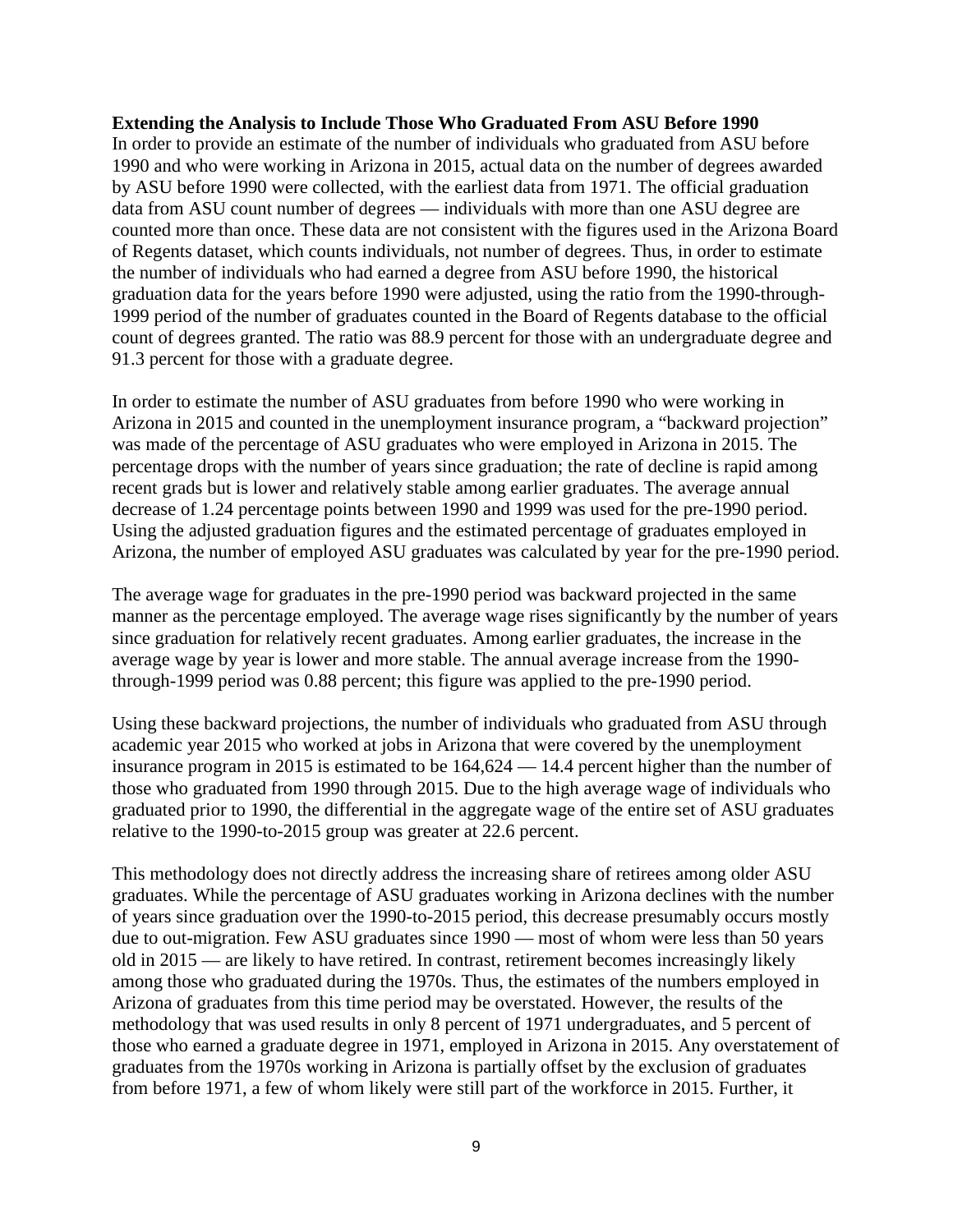seems unlikely that the rate of out-migration from Arizona for job-related reasons would be as high among those approaching retirement age as among those who are younger. Thus, the estimated number of older ASU graduates working in Arizona is believed to be reasonable.

Those who have graduated from ASU accounted for 6.3 percent of the QCEW number of jobs in Arizona in 2015, but again this share is understated since it compares *individuals* with ASU degrees to the *number of jobs*. The aggregate wage of individuals who have graduated from ASU accounted for 8.7 percent of the QCEW total. The 2015 average wage of \$65,935 of those who have graduated from ASU was 41.1 percent higher than the average of the rest of the QCEW file (a group that includes those without a bachelor's degree and those who earned a degree from another institution). Based on the 7.15 percent tax rate and estimated QCEW wages, ASU graduates paid \$776 million in state and local government taxes in 2015, of which \$462 million was paid to state government. Using the 8.2 percent tax rate, state and local government taxes paid amounted to \$890 million, of which \$530 million was paid to state government.

Estimates from the ACS for 2015 indicate that 753,462 Arizona residents between the ages of 25 and 64 who had received at least a bachelor's degree were employed in civilian jobs. Based on various data from the ACS, the estimated total number of people working in civilian jobs in Arizona in 2015 who have earned a bachelor's or higher degree is 834,234. The estimated number of ASU graduates employed in the state and covered by the unemployment insurance program accounts for 19.7 percent of the estimated number of civilian workers with at least a bachelor's degree.

# **Extending the Analysis to Include ASU Graduates Employed in Arizona but Not Covered by the Unemployment Insurance Program**

In order to estimate the number of ASU graduates working in Arizona in wage and salary jobs not covered by unemployment insurance or as proprietors (self-employed), the ASU shares of the QCEW total (6.31 percent of employment and 8.68 percent of wages) were applied to the BEA's total employment figure. The result is a total of 233,561 ASU graduates working in Arizona in 2015 (see Table 2). This figure is understated because the 6.31 percent figure is based on individuals with ASU degrees and the number of QCEW jobs.

The estimate of 233,561 ASU graduates working in Arizona accounts for 28.0 percent of the estimated number of employed Arizonans with at least a bachelor's degree in 2015. Thus, more than one-in-four working individuals in Arizona who had earned at least a bachelor's degree had graduated from ASU. The aggregate earnings of the ASU graduates were around \$13.2 billion. Based on the 7.15 percent tax rate and \$13.2 billion in earnings, ASU graduates paid \$941 million in state and local government taxes in 2015, of which \$560 million was paid to state government. Using the 8.2 percent tax rate, state and local government taxes paid amounted to \$1,079 million, of which \$642 million was paid to state government.

# **The Impacts of ASU Graduates on the Workforce**

The estimates of 233,561 ASU graduates working in Arizona, earning \$13.2 billion, and paying between \$941 million and \$1.079 billion in state and local government taxes do not provide a complete accounting of the impacts of ASU graduates on the Arizona economy. College graduates in the workforce boost the productivity of all workers, which results in an increase in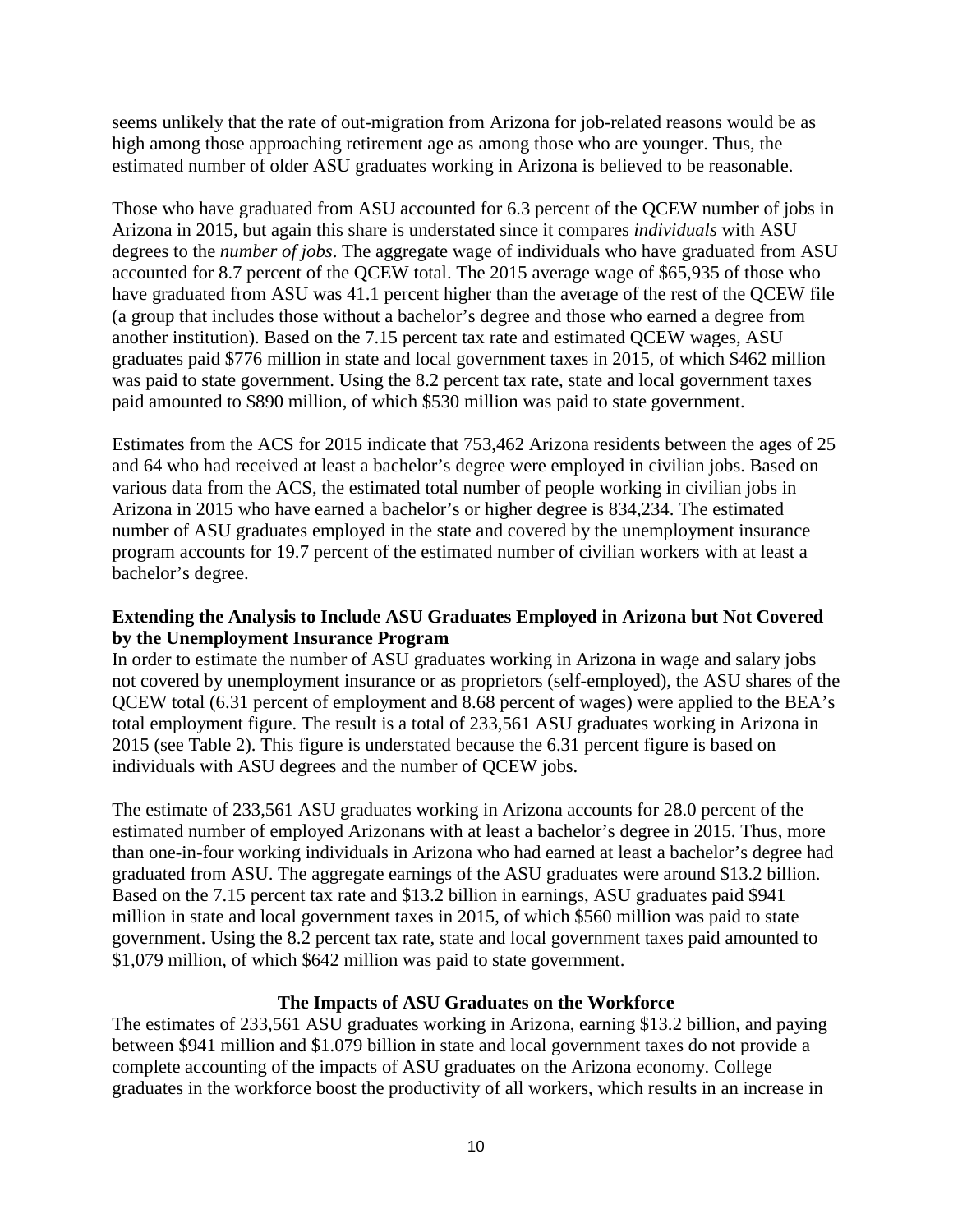# **TABLE 2 ARIZONA STATE UNIVERSITY GRADUATES EMPLOYED IN ARIZONA IN 2015 COMPARED TO TOTAL EMPLOYMENT IN ARIZONA**

|                   | Aggregate | Average         |
|-------------------|-----------|-----------------|
| <b>Employment</b> | Earnings* | <b>Earnings</b> |
| 2,609,425         | \$125,089 | \$47,937        |
| 143.871           | 8,857     | 61,562          |
| 20,753            | 1.997     | 96,251          |
| 164.624           | 10.854    | 65,935          |
| 6.31%             | 8.68%     | 137.5%          |
| 133,936           | \$8,936   | \$66,718        |
| 799.608           | 17,562    | 21,963          |
| 3,542,969         | 151,587   | 42,785          |
| 223.561           | 13.158    | 58.855          |
|                   |           |                 |

\* In millions. Consists of wages and salaries and proprietors' Income.

Sources: U.S. Department of Labor, Bureau of Labor Statistics (QCEW: Quarterly Census of Employment and Wages); U.S. Department of Commerce, Bureau of Economic Analysis (BEA); Arizona Board of Regents and Arizona State University, Office of Institutional Analysis (ASU graduates).

wages for all workers. This is discussed in the May 2015 University Economist Paper, "The Economic Impact of Raising the Educational Attainment of Arizona's Workforce," [https://wpcarey.asu.edu/sites/default/files/uploads/center-competitiveness-and-prosperity](https://wpcarey.asu.edu/sites/default/files/uploads/center-competitiveness-and-prosperity-research/impactedattain05-15.pdf)[research/impactedattain05-15.pdf.](https://wpcarey.asu.edu/sites/default/files/uploads/center-competitiveness-and-prosperity-research/impactedattain05-15.pdf)

# **ARIZONA STATE UNIVERSITY GRADUATES EMPLOYED IN ARIZONA, 2012 THROUGH 2015**

The impact of ASU graduates working in Arizona has increased gradually over time due to the rate of increase in the number of ASU graduates outpacing employment growth (see Table 3). The large increases in recent years in the number of ASU graduates has more than offset the declining share of ASU graduates employed in Arizona. This share has slipped (from 42.3 percent in 2012 to 41.2 percent in 2015, including those graduating prior to 1990) as nonresident students have become a greater share of all ASU graduates — the nonresident share of graduates was 25.6 percent in 2012 and 34.6 percent in 2015. Relative to residents, a much lesser share of nonresidents stay to work in Arizona. For example, three-fourths of the ASU graduates in 2014 who were residents were working in Arizona in 2015, compared to only one-fourth of the nonresidents.

In 2012, the estimated number of ASU graduates (including those graduating prior to 1990) working in Arizona and covered by unemployment insurance accounted for 6.17 percent of all workers in the unemployment insurance program. In 2015, this share was 6.31 percent. The share of aggregate wages earned by ASU graduates increased more, from 8.28 percent to 8.68 percent. Thus, the average wage of ASU graduates climbed from 137.3 percent of the average wage of other workers covered by unemployment insurance to 141.1 percent.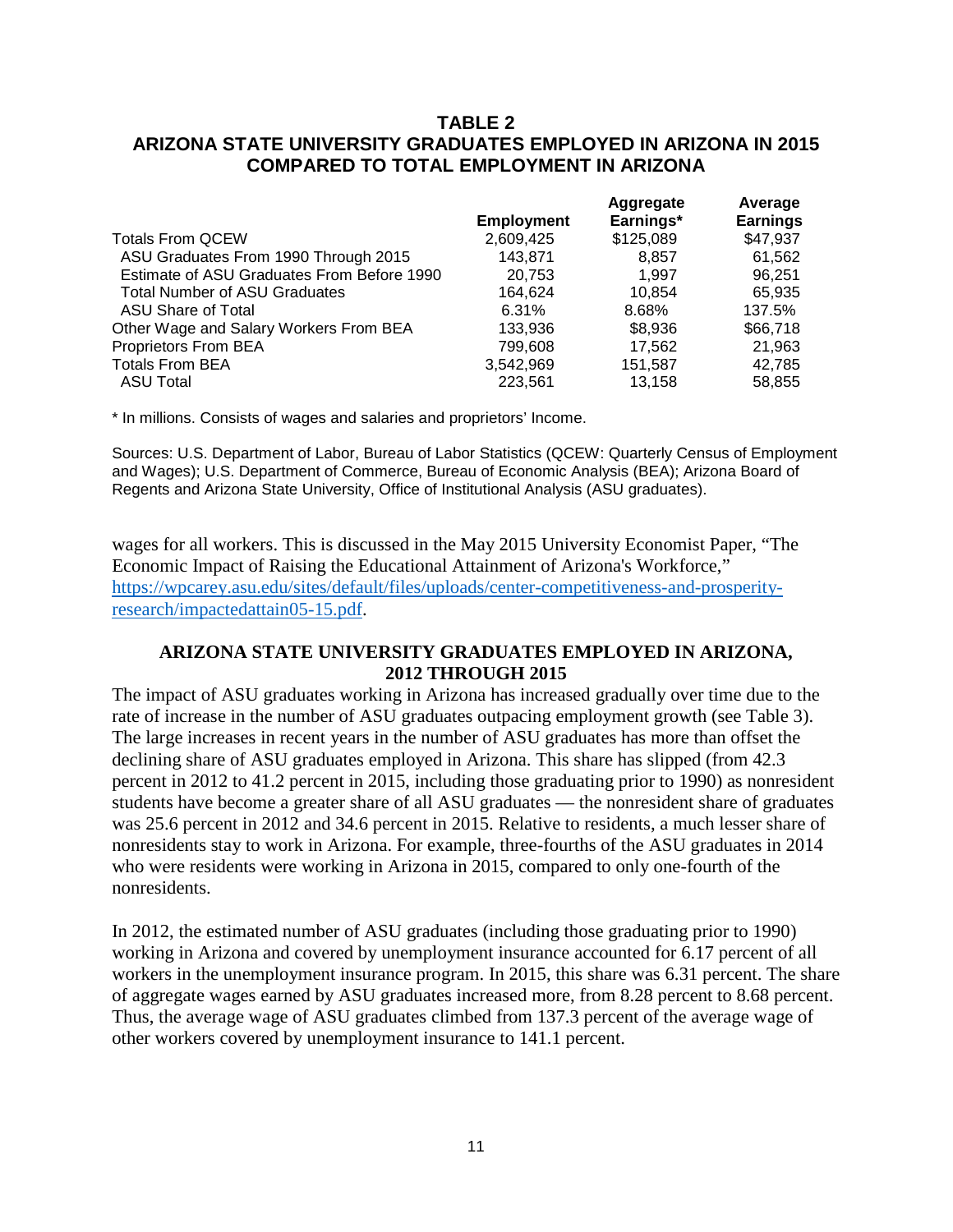The estimated share of Arizona workers holding at least a bachelor's degree who are a graduate of ASU also has climbed. In 2012, the share was 25.9 percent; in 2015, the estimate was 28.0 percent.

# **TABLE 3 SUMMARY OF ARIZONA STATE UNIVERSITY GRADUATES EMPLOYED IN ARIZONA, 2012 THROUGH 2015**

|      |               | <b>Employment</b> |                    | <b>Aggregate Earnings</b> | <b>Average Earnings</b> |                 |  |
|------|---------------|-------------------|--------------------|---------------------------|-------------------------|-----------------|--|
|      |               | <b>Share of</b>   | <b>Millions of</b> | <b>Share of</b>           |                         | <b>Share of</b> |  |
|      | <b>Number</b> | Total             | 2015 Dollars       | Total                     | 2015 Dollars            | Total           |  |
| 2012 | 203.473       | 6.17%             | \$11.402           | 8.28%                     | \$56,036                | 134.3%          |  |
| 2013 | 211,482       | 6.27              | 12.094             | 8.55                      | 57.187                  | 136.4           |  |
| 2014 | 218,932       | 6.35              | 12.668             | 8.71                      | 57.862                  | 137.2           |  |
| 2015 | 223,561       | 6.31              | 13.158             | 8.68                      | 58.855                  | 137.5           |  |

Source: Calculated by authors.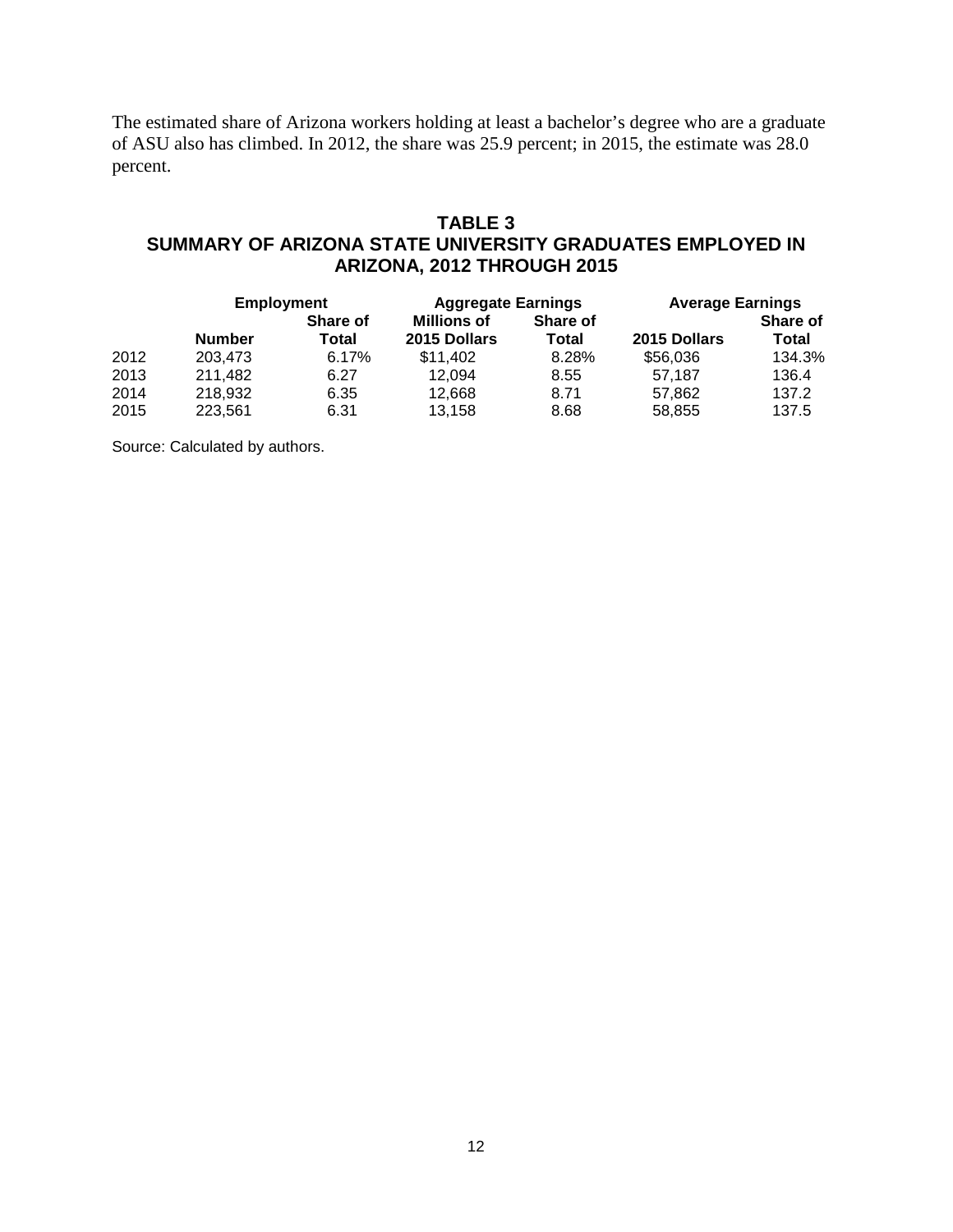# **APPENDIX ARIZONA STATE UNIVERSITY GRADUATES FROM 1990 THROUGH 2015 EMPLOYED IN ARIZONA IN 2015: DETAIL BY CATEGORY OF DEGREE**

Source: Arizona State University, Office of the University Provost.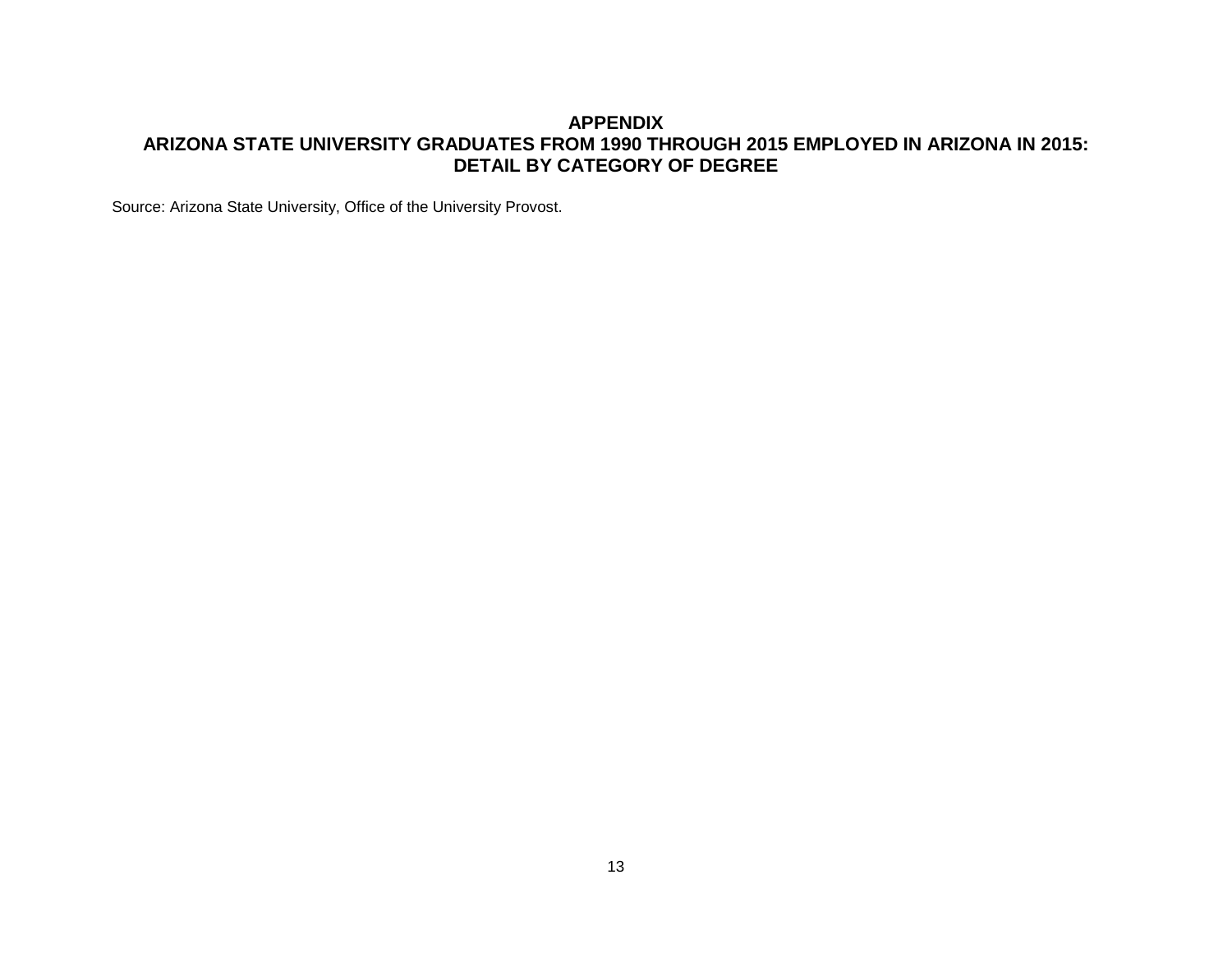# **ALL DEGREES**

|            |         |            |            |                 | 2015     |                  |               |          |
|------------|---------|------------|------------|-----------------|----------|------------------|---------------|----------|
|            |         |            |            |                 |          |                  | <b>Number</b> |          |
|            |         |            |            |                 |          |                  | Employed      | Percent  |
|            | Number  |            |            |                 |          | Estimated        | in Arizona    | Employed |
| Academic   | of      | Number     | Percent    | Aggregate       |          | <b>State Tax</b> | During All    | in All   |
| Year of    | Degrees | Employed   | Employed   | Wages in        | Average  | Payments in      | Four          | Four     |
| Graduation | Awarded | in Arizona | in Arizona | <b>Millions</b> | Wage     | <b>Millions</b>  | Quarters      | Quarters |
| 1990       | 6,758   | 2,124      | 31.4%      | \$191.0         | \$89,927 | \$13.4           | 1,781         | 83.9%    |
| 1991       | 7,130   | 2,491      | 34.9       | 224.5           | 90,139   | 15.8             | 2,087         | 83.8     |
| 1992       | 7,106   | 2,514      | 35.4       | 225.0           | 89,487   | 15.8             | 2,141         | 85.2     |
| 1993       | 7,664   | 2,739      | 35.7       | 233.9           | 85,399   | 16.4             | 2,322         | 84.8     |
| 1994       | 7,759   | 2,961      | 38.2       | 258.6           | 87,329   | 18.2             | 2,497         | 84.3     |
| 1995       | 8,105   | 3,267      | 40.3       | 286.4           | 87,653   | 20.1             | 2,747         | 84.1     |
| 1996       | 8,074   | 3,320      | 41.1       | 282.1           | 84,979   | 19.8             | 2,875         | 86.6     |
| 1997       | 8,581   | 3,575      | 41.7       | 306.6           | 85,767   | 21.5             | 3,083         | 86.2     |
| 1998       | 9,131   | 3,817      | 41.8       | 315.3           | 82,607   | 22.2             | 3,295         | 86.3     |
| 1999       | 9,239   | 3,893      | 42.1       | 318.4           | 81,799   | 22.4             | 3,348         | 86.0     |
| 2000       | 9,678   | 4,243      | 43.8       | 349.2           | 82,305   | 24.5             | 3,668         | 86.4     |
| 2001       | 9,413   | 4,048      | 43.0       | 322.7           | 79,720   | 22.7             | 3,512         | 86.8     |
| 2002       | 9,928   | 4,593      | 46.3       | 350.4           | 76,290   | 24.7             | 3,930         | 85.6     |
| 2003       | 10,529  | 4,923      | 46.8       | 366.3           | 74,401   | 25.8             | 4,179         | 84.9     |
| 2004       | 11,137  | 5,298      | 47.6       | 379.4           | 71,604   | 26.7             | 4,545         | 85.8     |
| 2005       | 11,406  | 5,598      | 49.1       | 382.2           | 68,273   | 27.0             | 4,771         | 85.2     |
| 2006       | 11,741  | 5,819      | 49.6       | 390.3           | 67,073   | 27.5             | 4,966         | 85.3     |
| 2007       | 12,149  | 6,116      | 50.3       | 390.4           | 63,835   | 27.6             | 5,152         | 84.2     |
| 2008       | 12.855  | 6,455      | 50.2       | 397.0           | 61,501   | 28.2             | 5,396         | 83.6     |
| 2009       | 13,925  | 6,877      | 49.4       | 397.8           | 57,852   | 28.2             | 5,682         | 82.6     |
| 2010       | 14,692  | 7,843      | 53.4       | 420.6           | 53,633   | 30.0             | 6,511         | 83.0     |
| 2011       | 15,297  | 8,361      | 54.7       | 420.8           | 50,323   | 30.2             | 6,851         | 81.9     |
| 2012       | 16,131  | 9,084      | 56.3       | 417.4           | 45,948   | 30.2             | 7,296         | 80.3     |
| 2013       | 17,262  | 10,190     | 59.0       | 437.4           | 42,924   | 32.0             | 8,025         | 78.8     |
| 2014       | 18,398  | 10,966     | 59.6       | 433.3           | 39,512   | 32.3             | 8,490         | 77.4     |
| 2015       | 19,998  | 12,756     | 63.8       | 360.0           | 28,219   | 29.5             | 7,638         | 59.9     |
| 1990-2015  | 294,086 | 143,871    | 48.9       | 8,857.0         | 61,562   | 633.0            | 116,788       | 81.2     |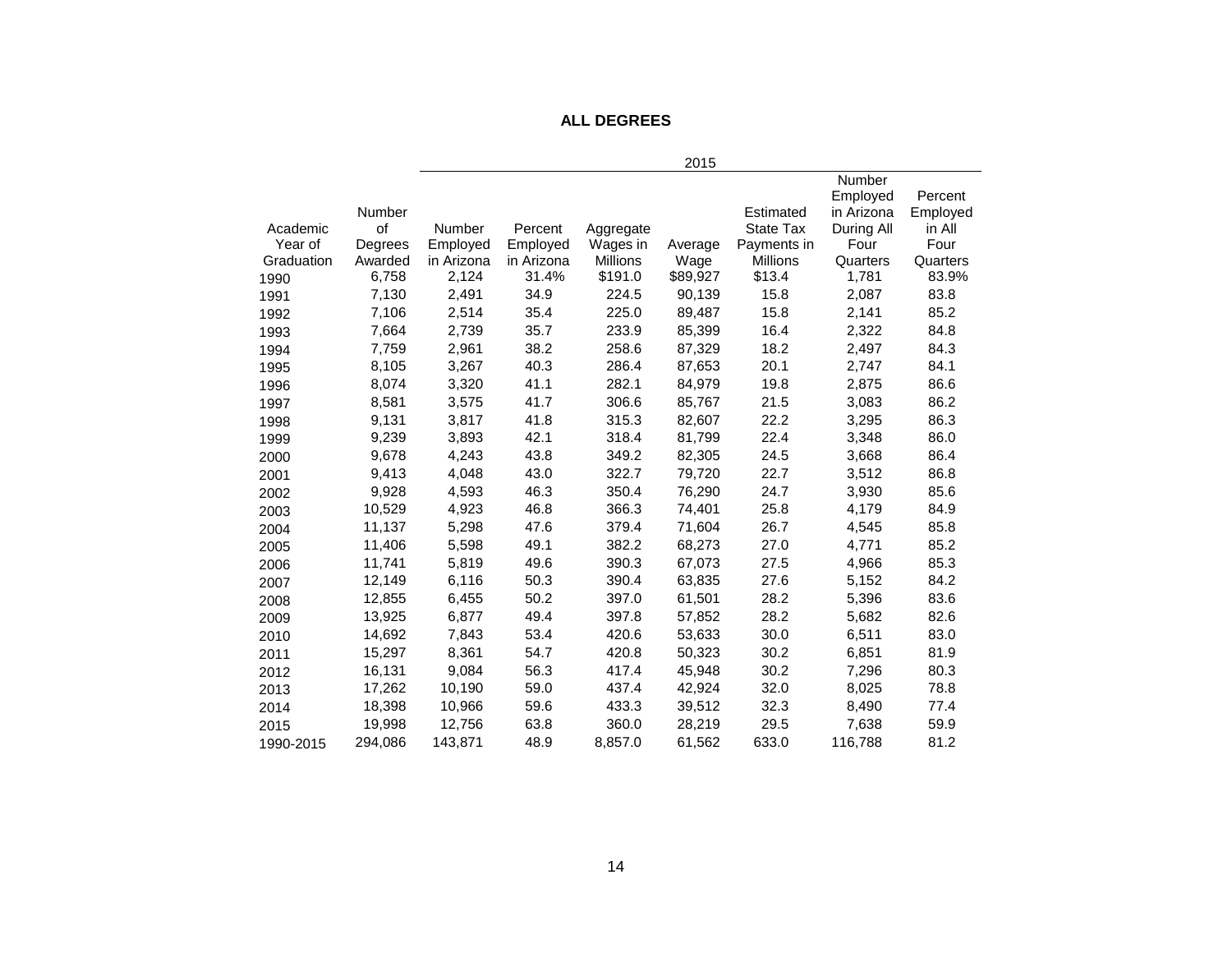#### **ALL UNDERGRADUATE DEGREES**

|            |               |               |            |                 | 2015     |             |                                  |                     |
|------------|---------------|---------------|------------|-----------------|----------|-------------|----------------------------------|---------------------|
|            | <b>Number</b> |               |            |                 |          | Estimated   | Number<br>Employed<br>in Arizona | Percent<br>Employed |
| Academic   | of            | <b>Number</b> | Percent    | Aggregate       |          | State Tax   | During All                       | in All              |
| Year of    | Degrees       | Employed      | Employed   | Wages in        | Average  | Payments    | Four                             | Four                |
| Graduation | Awarded       | in Arizona    | in Arizona | <b>Millions</b> | Wage     | in Millions | Quarters                         | Quarters            |
| 1990       | 5,032         | 1,657         | 32.9%      | \$143.9         | \$86,862 | \$10.1      | 1,395                            | 84.2%               |
| 1991       | 5,274         | 1,947         | 36.9       | 172.2           | 88,429   | 12.1        | 1,649                            | 84.7                |
| 1992       | 5,349         | 1,986         | 37.1       | 169.3           | 85,270   | 11.9        | 1,703                            | 85.8                |
| 1993       | 5,656         | 2,106         | 37.2       | 173.5           | 82,402   | 12.2        | 1,792                            | 85.1                |
| 1994       | 5,626         | 2,295         | 40.8       | 193.1           | 84,123   | 13.6        | 1,944                            | 84.7                |
| 1995       | 5,746         | 2,455         | 42.7       | 202.6           | 82,544   | 14.3        | 2,082                            | 84.8                |
| 1996       | 5,804         | 2,496         | 43.0       | 197.8           | 79,243   | 13.9        | 2,171                            | 87.0                |
| 1997       | 6,109         | 2,691         | 44.0       | 219.3           | 81,508   | 15.4        | 2,328                            | 86.5                |
| 1998       | 6,595         | 2,909         | 44.1       | 224.6           | 77,196   | 15.8        | 2,515                            | 86.5                |
| 1999       | 6,601         | 2,888         | 43.8       | 218.6           | 75,701   | 15.4        | 2,488                            | 86.1                |
| 2000       | 7,042         | 3,227         | 45.8       | 244.9           | 75,906   | 17.3        | 2,807                            | 87.0                |
| 2001       | 6,850         | 3,108         | 45.4       | 224.1           | 72,112   | 15.8        | 2,708                            | 87.1                |
| 2002       | 7,136         | 3,420         | 47.9       | 240.7           | 70,394   | 17.0        | 2,933                            | 85.8                |
| 2003       | 7,550         | 3,671         | 48.6       | 248.2           | 67,624   | 17.5        | 3,116                            | 84.9                |
| 2004       | 7,997         | 3,982         | 49.8       | 258.9           | 65,012   | 18.3        | 3,417                            | 85.8                |
| 2005       | 8,536         | 4,332         | 50.7       | 268.4           | 61,957   | 19.0        | 3,691                            | 85.2                |
| 2006       | 8,751         | 4,533         | 51.8       | 275.7           | 60,810   | 19.5        | 3,858                            | 85.1                |
| 2007       | 8,927         | 4,699         | 52.6       | 270.1           | 57,473   | 19.2        | 3,942                            | 83.9                |
| 2008       | 9,360         | 4,825         | 51.5       | 263.6           | 54,641   | 18.8        | 3,997                            | 82.8                |
| 2009       | 9,754         | 5,008         | 51.3       | 253.1           | 50,541   | 18.1        | 4,110                            | 82.1                |
| 2010       | 10,362        | 5,744         | 55.4       | 273.0           | 47,530   | 19.6        | 4,718                            | 82.1                |
| 2011       | 10,736        | 6,143         | 57.2       | 272.2           | 44,306   | 19.7        | 4,959                            | 80.7                |
| 2012       | 11,519        | 6,838         | 59.4       | 275.9           | 40,345   | 20.2        | 5,428                            | 79.4                |
| 2013       | 12,343        | 7,687         | 62.3       | 284.4           | 36,992   | 21.2        | 5,953                            | 77.4                |
| 2014       | 13,097        | 8,289         | 63.3       | 279.3           | 33,690   | 21.4        | 6,309                            | 76.1                |
| 2015       | 13,883        | 9,659         | 69.6       | 230.2           | 23,833   | 19.8        | 5,822                            | 60.3                |
| 1990-2015  | 211,635       | 108,595       | 51.3       | 6,077.7         | 55,967   | 437.2       | 87,835                           | 80.9                |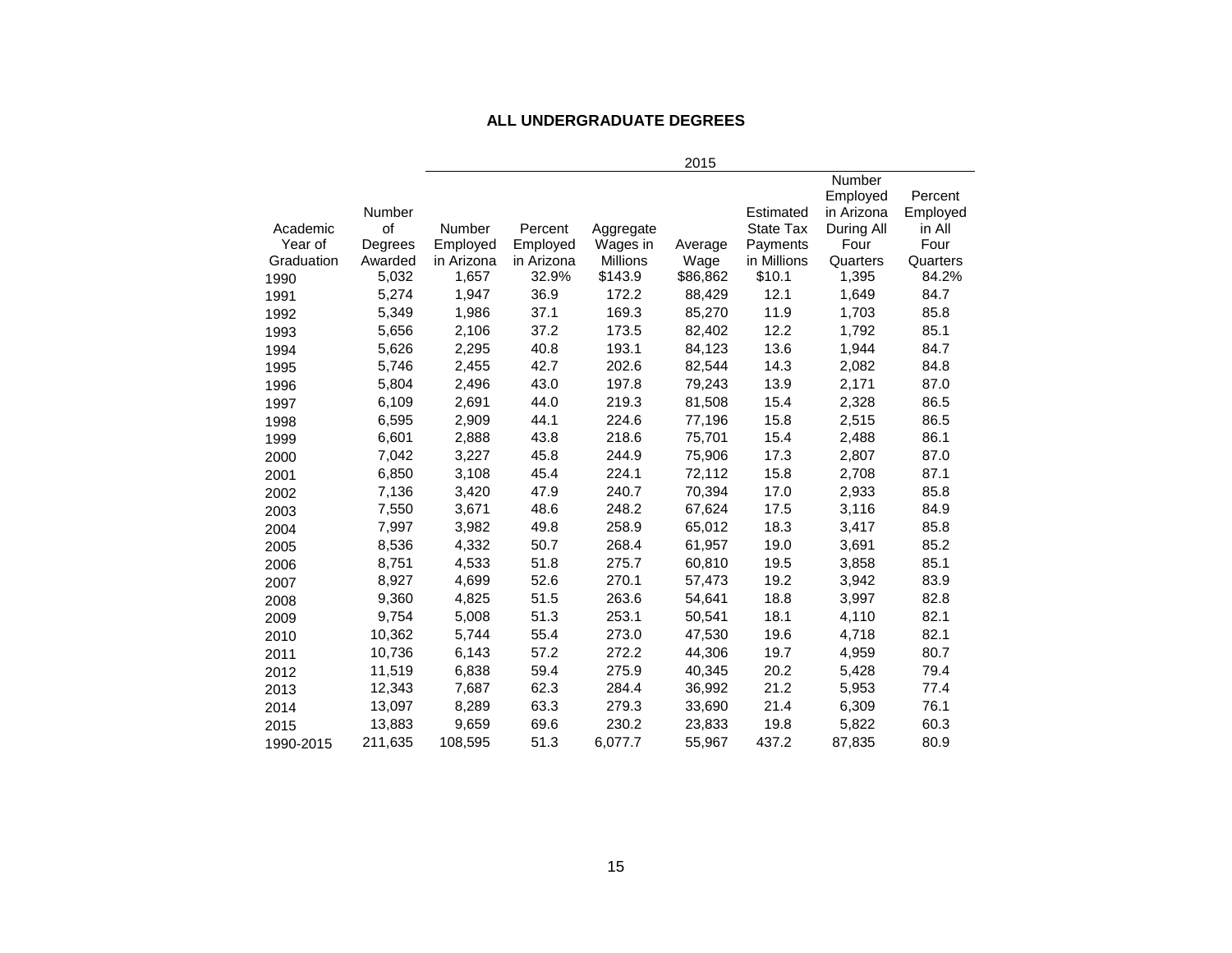#### **RESIDENT UNDERGRADUATE DEGREES**

|            |         |            |            |                 |          |                  |               |          | Median   | Average    |
|------------|---------|------------|------------|-----------------|----------|------------------|---------------|----------|----------|------------|
|            |         |            |            |                 |          |                  | <b>Number</b> |          | Wage of  | Wage as    |
|            |         |            |            |                 |          |                  | Employed      | Percent  | Those    | a          |
|            | Number  |            |            |                 |          | Estimated        | in Arizona    | Employed | Employed | Proportion |
| Academic   | of      | Number     | Percent    | Aggregate       |          | <b>State Tax</b> | During All    | in All   | in All   | of the     |
| Year of    | Degrees | Employed   | Employed   | Wages in        | Average  | Payments         | Four          | Four     | Four     | Median     |
| Graduation | Awarded | in Arizona | in Arizona | <b>Millions</b> | Wage     | in Millions      | Quarters      | Quarters | Quarters | Wage       |
| 1990       | 4,118   | 1,555      | 37.8%      | \$135.1         | \$86,884 | \$9.5            | 1,312         | 84.4%    | \$75,612 | 114.9%     |
| 1991       | 4,282   | 1,832      | 42.8       | 162.6           | 88,738   | 11.5             | 1,557         | 85.0     | 74,659   | 118.9      |
| 1992       | 4,349   | 1,873      | 43.1       | 156.8           | 83,737   | 11.0             | 1,608         | 85.9     | 72,544   | 115.4      |
| 1993       | 4,505   | 1,961      | 43.5       | 159.9           | 81,533   | 11.2             | 1,671         | 85.2     | 71,520   | 114.0      |
| 1994       | 4,542   | 2,138      | 47.1       | 176.3           | 82,466   | 12.4             | 1,816         | 84.9     | 73,176   | 112.7      |
| 1995       | 4,743   | 2,319      | 48.9       | 188.7           | 81,384   | 13.3             | 1,959         | 84.5     | 69,771   | 116.6      |
| 1996       | 4,863   | 2,357      | 48.5       | 187.1           | 79,377   | 13.2             | 2,059         | 87.4     | 69,682   | 113.9      |
| 1997       | 4,980   | 2,513      | 50.5       | 203.9           | 81,128   | 14.3             | 2,179         | 86.7     | 69,102   | 117.4      |
| 1998       | 5,151   | 2,691      | 52.2       | 207.3           | 77,038   | 14.6             | 2,335         | 86.8     | 65,571   | 117.5      |
| 1999       | 5,126   | 2,648      | 51.7       | 198.2           | 74,859   | 14.0             | 2,280         | 86.1     | 65,691   | 114.0      |
| 2000       | 5,421   | 2,937      | 54.2       | 220.2           | 74,971   | 15.5             | 2,560         | 87.2     | 68,295   | 109.8      |
| 2001       | 5,303   | 2,852      | 53.8       | 203.5           | 71,365   | 14.3             | 2,491         | 87.3     | 63,161   | 113.0      |
| 2002       | 5,698   | 3,169      | 55.6       | 220.2           | 69,475   | 15.5             | 2,733         | 86.2     | 62,625   | 110.9      |
| 2003       | 6,029   | 3,374      | 56.0       | 225.7           | 66,886   | 15.9             | 2,875         | 85.2     | 60,299   | 110.9      |
| 2004       | 6,421   | 3,693      | 57.5       | 236.7           | 64,106   | 16.8             | 3,169         | 85.8     | 58,460   | 109.7      |
| 2005       | 6,806   | 4,010      | 58.9       | 246.9           | 61,561   | 17.5             | 3,423         | 85.4     | 57,396   | 107.3      |
| 2006       | 7,056   | 4,231      | 60.0       | 255.4           | 60,353   | 18.1             | 3,614         | 85.4     | 55,996   | 107.8      |
| 2007       | 7,179   | 4,343      | 60.5       | 247.0           | 56,880   | 17.6             | 3,640         | 83.8     | 54,638   | 104.1      |
| 2008       | 7,457   | 4,465      | 59.9       | 243.5           | 54,536   | 17.4             | 3,713         | 83.2     | 52,875   | 103.1      |
| 2009       | 7,698   | 4,652      | 60.4       | 233.2           | 50,138   | 16.7             | 3,831         | 82.4     | 49,999   | 100.3      |
| 2010       | 8,303   | 5,331      | 64.2       | 253.7           | 47,594   | 18.2             | 4,403         | 82.6     | 48,037   | 99.1       |
| 2011       | 8,606   | 5,689      | 66.1       | 252.5           | 44,384   | 18.3             | 4,622         | 81.2     | 45,246   | 98.1       |
| 2012       | 9,255   | 6,311      | 68.2       | 253.8           | 40,219   | 18.6             | 5,038         | 79.8     | 42,780   | 94.0       |
| 2013       | 9,813   | 7,067      | 72.0       | 261.4           | 36,992   | 19.5             | 5,508         | 77.9     | 40,370   | 91.6       |
| 2014       | 9,958   | 7,477      | 75.1       | 253.3           | 33,873   | 19.4             | 5,753         | 76.9     | 37,459   | 90.4       |
| 2015       | 10,309  | 8,393      | 81.4       | 206.6           | 24,615   | 17.6             | 5,242         | 62.5     | 28,767   | 85.6       |
| 1990-2015  | 167,971 | 99,881     | 59.5       | 5,589.6         | 55,962   | 401.9            | 81,391        | 81.5     |          |            |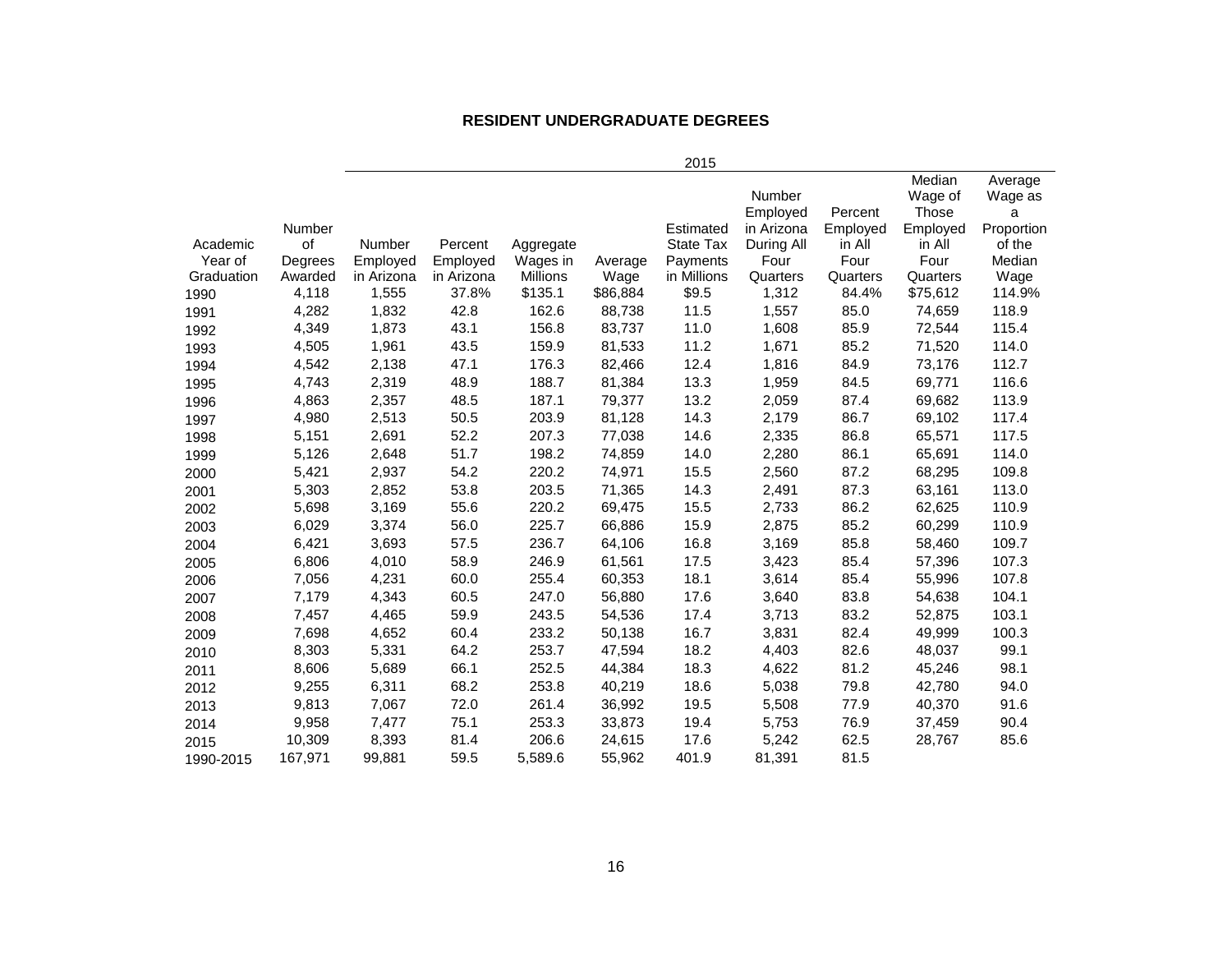#### **NONRESIDENT UNDERGRADUATE DEGREES**

| 2015 |  |
|------|--|

|            |         |            |            |                 |          |                  |               |          | Median   | Average    |
|------------|---------|------------|------------|-----------------|----------|------------------|---------------|----------|----------|------------|
|            |         |            |            |                 |          |                  | <b>Number</b> |          | Wage of  | Wage as    |
|            |         |            |            |                 |          |                  | Employed      | Percent  | Those    | a          |
|            | Number  |            |            |                 |          | Estimated        | in Arizona    | Employed | Employed | Proportion |
| Academic   | of      | Number     | Percent    | Aggregate       |          | <b>State Tax</b> | During All    | in All   | in All   | of the     |
| Year of    | Degrees | Employed   | Employed   | Wages in        | Average  | Payments         | Four          | Four     | Four     | Median     |
| Graduation | Awarded | in Arizona | in Arizona | <b>Millions</b> | Wage     | in Millions      | Quarters      | Quarters | Quarters | Wage       |
| 1990       | 914     | 102        | 11.2%      | \$8.8           | \$86,519 | \$0.6            | 83            | 81.4%    | \$71,982 | 120.2%     |
| 1991       | 992     | 115        | 11.6       | 9.6             | 83,508   | 0.7              | 92            | 80.0     | 84,804   | 98.5       |
| 1992       | 1,000   | 113        | 11.3       | 12.5            | 110,685  | 0.9              | 95            | 84.1     | 81,756   | 135.4      |
| 1993       | 1,151   | 145        | 12.6       | 13.7            | 94,158   | 1.0              | 121           | 83.4     | 77,310   | 121.8      |
| 1994       | 1,084   | 157        | 14.5       | 16.8            | 106,696  | 1.2              | 128           | 81.5     | 85,811   | 124.3      |
| 1995       | 1,003   | 136        | 13.6       | 13.9            | 102,323  | 1.0              | 123           | 90.4     | 72,800   | 140.6      |
| 1996       | 941     | 139        | 14.8       | 10.7            | 76,970   | 0.8              | 112           | 80.6     | 69,433   | 110.9      |
| 1997       | 1,129   | 178        | 15.8       | 15.5            | 86,877   | 1.1              | 149           | 83.7     | 78,311   | 110.9      |
| 1998       | 1,444   | 218        | 15.1       | 17.3            | 79,158   | 1.2              | 180           | 82.6     | 73,750   | 107.3      |
| 1999       | 1,475   | 240        | 16.3       | 20.4            | 84,993   | 1.4              | 208           | 86.7     | 70,228   | 121.0      |
| 2000       | 1,621   | 290        | 17.9       | 24.8            | 85,374   | 1.7              | 247           | 85.2     | 78,938   | 108.2      |
| 2001       | 1,547   | 256        | 16.5       | 20.6            | 80,433   | 1.4              | 217           | 84.8     | 71,253   | 112.9      |
| 2002       | 1,438   | 251        | 17.5       | 20.6            | 82,000   | 1.4              | 200           | 79.7     | 71,431   | 114.8      |
| 2003       | 1,521   | 297        | 19.5       | 22.6            | 76,001   | 1.6              | 241           | 81.1     | 71,199   | 106.7      |
| 2004       | 1,576   | 289        | 18.3       | 22.1            | 76,589   | 1.6              | 248           | 85.8     | 70,855   | 108.1      |
| 2005       | 1,730   | 322        | 18.6       | 21.5            | 66,888   | 1.5              | 268           | 83.2     | 60,256   | 111.0      |
| 2006       | 1,695   | 302        | 17.8       | 20.3            | 67,210   | 1.4              | 244           | 80.8     | 63,226   | 106.3      |
| 2007       | 1,748   | 356        | 20.4       | 23.0            | 64,703   | 1.6              | 302           | 84.8     | 61,556   | 105.1      |
| 2008       | 1,903   | 360        | 18.9       | 20.1            | 55,943   | 1.4              | 284           | 78.9     | 56,383   | 99.2       |
| 2009       | 2,056   | 356        | 17.3       | 19.9            | 55,806   | 1.4              | 279           | 78.4     | 57,648   | 96.8       |
| 2010       | 2,059   | 413        | 20.1       | 19.3            | 46,704   | 1.4              | 315           | 76.3     | 49,783   | 93.8       |
| 2011       | 2,130   | 454        | 21.3       | 19.7            | 43,329   | 1.4              | 337           | 74.2     | 47,806   | 90.6       |
| 2012       | 2,264   | 527        | 23.3       | 22.1            | 41,853   | 1.6              | 390           | 74.0     | 46,564   | 89.9       |
| 2013       | 2,530   | 620        | 24.5       | 22.9            | 36,993   | 1.7              | 445           | 71.8     | 42,741   | 86.6       |
| 2014       | 3,139   | 812        | 25.9       | 26.0            | 32,003   | 2.0              | 556           | 68.5     | 37,734   | 84.8       |
| 2015       | 3,574   | 1,266      | 35.4       | 23.6            | 18,645   | 2.1              | 580           | 45.8     | 26,497   | 70.4       |
| 1990-2015  | 43,664  | 8,714      | 20.0       | 488.1           | 56,017   | 35.3             | 6,444         | 73.9     |          |            |
|            |         |            |            |                 |          |                  |               |          |          |            |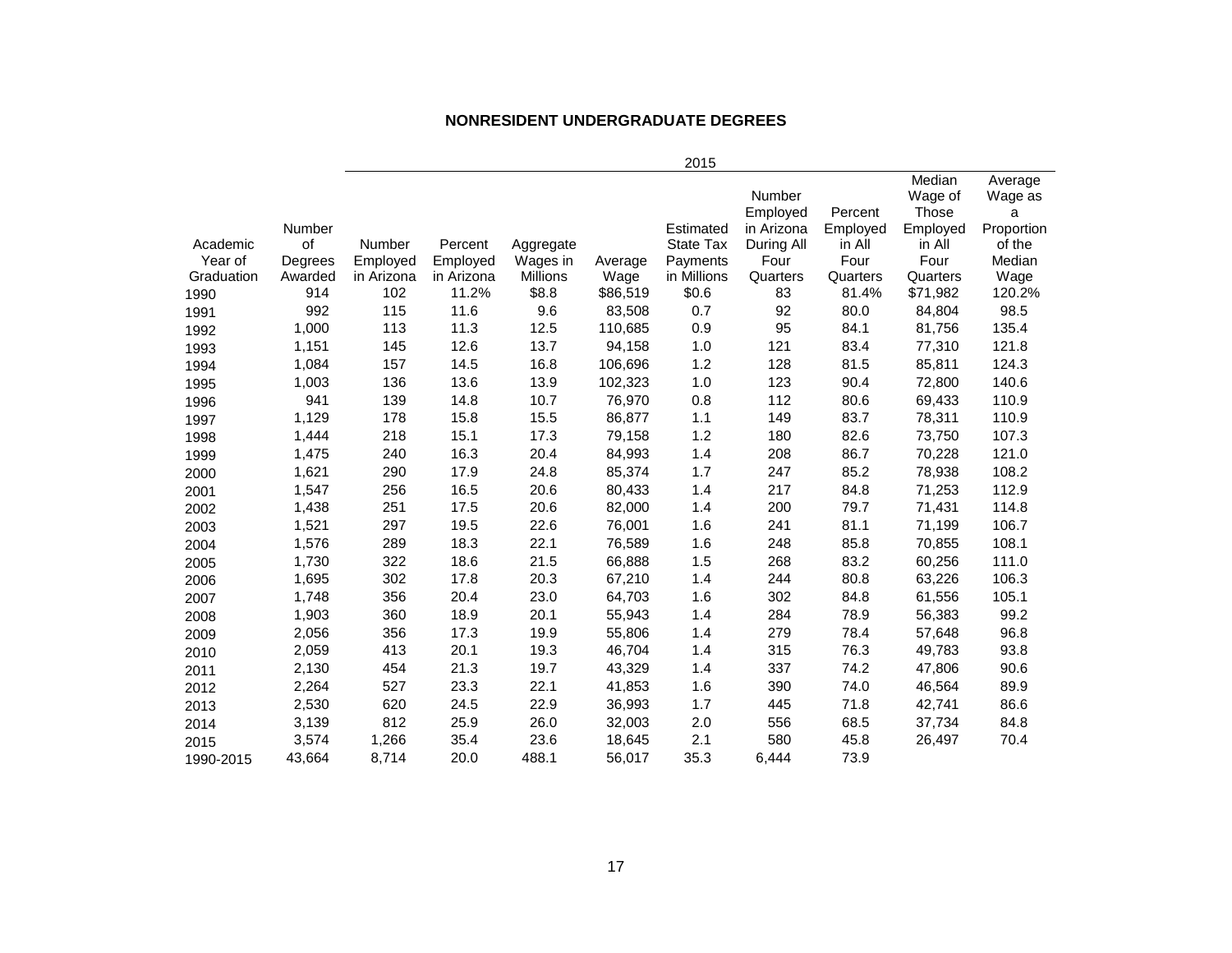#### **ALL GRADUATE DEGREES**

|            |         |            |            |                 | 2015      |                  |                                         |                     |
|------------|---------|------------|------------|-----------------|-----------|------------------|-----------------------------------------|---------------------|
|            | Number  |            |            |                 |           | Estimated        | <b>Number</b><br>Employed<br>in Arizona | Percent<br>Employed |
| Academic   | of      | Number     | Percent    | Aggregate       |           | <b>State Tax</b> | During All                              | in All              |
| Year of    | Degrees | Employed   | Employed   | Wages in        | Average   | Payments         | Four                                    | Four                |
| Graduation | Awarded | in Arizona | in Arizona | <b>Millions</b> | Wage      | in Millions      | Quarters                                | Quarters            |
| 1990       | 1,726   | 467        | 27.1%      | \$47.1          | \$100,805 | \$3.3            | 386                                     | 82.7%               |
| 1991       | 1,856   | 544        | 29.3       | 52.4            | 96,259    | 3.7              | 438                                     | 80.5                |
| 1992       | 1,757   | 528        | 30.1       | 55.6            | 105,347   | 3.9              | 438                                     | 83.0                |
| 1993       | 2,008   | 633        | 31.5       | 60.4            | 95,372    | 4.2              | 530                                     | 83.7                |
| 1994       | 2,133   | 666        | 31.2       | 65.5            | 98,374    | 4.6              | 553                                     | 83.0                |
| 1995       | 2,359   | 812        | 34.4       | 83.7            | 103,099   | 5.9              | 665                                     | 81.9                |
| 1996       | 2,270   | 824        | 36.3       | 84.3            | 102,353   | 5.9              | 704                                     | 85.4                |
| 1997       | 2,472   | 884        | 35.8       | 87.3            | 98,732    | 6.1              | 755                                     | 85.4                |
| 1998       | 2,536   | 908        | 35.8       | 90.7            | 99,939    | 6.4              | 780                                     | 85.9                |
| 1999       | 2,638   | 1,005      | 38.1       | 99.8            | 99,324    | 7.0              | 860                                     | 85.6                |
| 2000       | 2,636   | 1,016      | 38.5       | 104.3           | 102,630   | 7.3              | 861                                     | 84.7                |
| 2001       | 2,563   | 940        | 36.7       | 98.6            | 104,874   | 6.9              | 804                                     | 85.5                |
| 2002       | 2,792   | 1,173      | 42.0       | 109.7           | 93,480    | 7.7              | 997                                     | 85.0                |
| 2003       | 2,979   | 1,252      | 42.0       | 118.0           | 94,272    | 8.3              | 1,063                                   | 84.9                |
| 2004       | 3,140   | 1,316      | 41.9       | 120.5           | 91,551    | 8.4              | 1,128                                   | 85.7                |
| 2005       | 2,870   | 1,266      | 44.1       | 113.8           | 89,885    | 8.0              | 1,080                                   | 85.3                |
| 2006       | 2,990   | 1,286      | 43.0       | 114.6           | 89,151    | 8.0              | 1,108                                   | 86.2                |
| 2007       | 3,222   | 1,417      | 44.0       | 120.3           | 84,932    | 8.4              | 1,210                                   | 85.4                |
| 2008       | 3,495   | 1,630      | 46.6       | 133.3           | 81,806    | 9.4              | 1,399                                   | 85.8                |
| 2009       | 4,171   | 1,869      | 44.8       | 144.7           | 77,442    | 10.2             | 1,572                                   | 84.1                |
| 2010       | 4,330   | 2,099      | 48.5       | 147.6           | 70,335    | 10.4             | 1,793                                   | 85.4                |
| 2011       | 4,561   | 2,218      | 48.6       | 148.6           | 66,988    | 10.5             | 1,892                                   | 85.3                |
| 2012       | 4,612   | 2,246      | 48.7       | 141.5           | 63,007    | 10.0             | 1,868                                   | 83.2                |
| 2013       | 4,919   | 2,503      | 50.9       | 153.0           | 61,142    | 10.8             | 2,072                                   | 82.8                |
| 2014       | 5,301   | 2,677      | 50.5       | 154.0           | 57,538    | 10.9             | 2,181                                   | 81.5                |
| 2015       | 6,115   | 3,097      | 50.6       | 129.8           | 41,898    | 9.8              | 1,816                                   | 58.6                |
| 1990-2015  | 82,451  | 35,276     | 42.8       | 2,779.3         | 78,787    | 195.8            | 28,953                                  | 82.1                |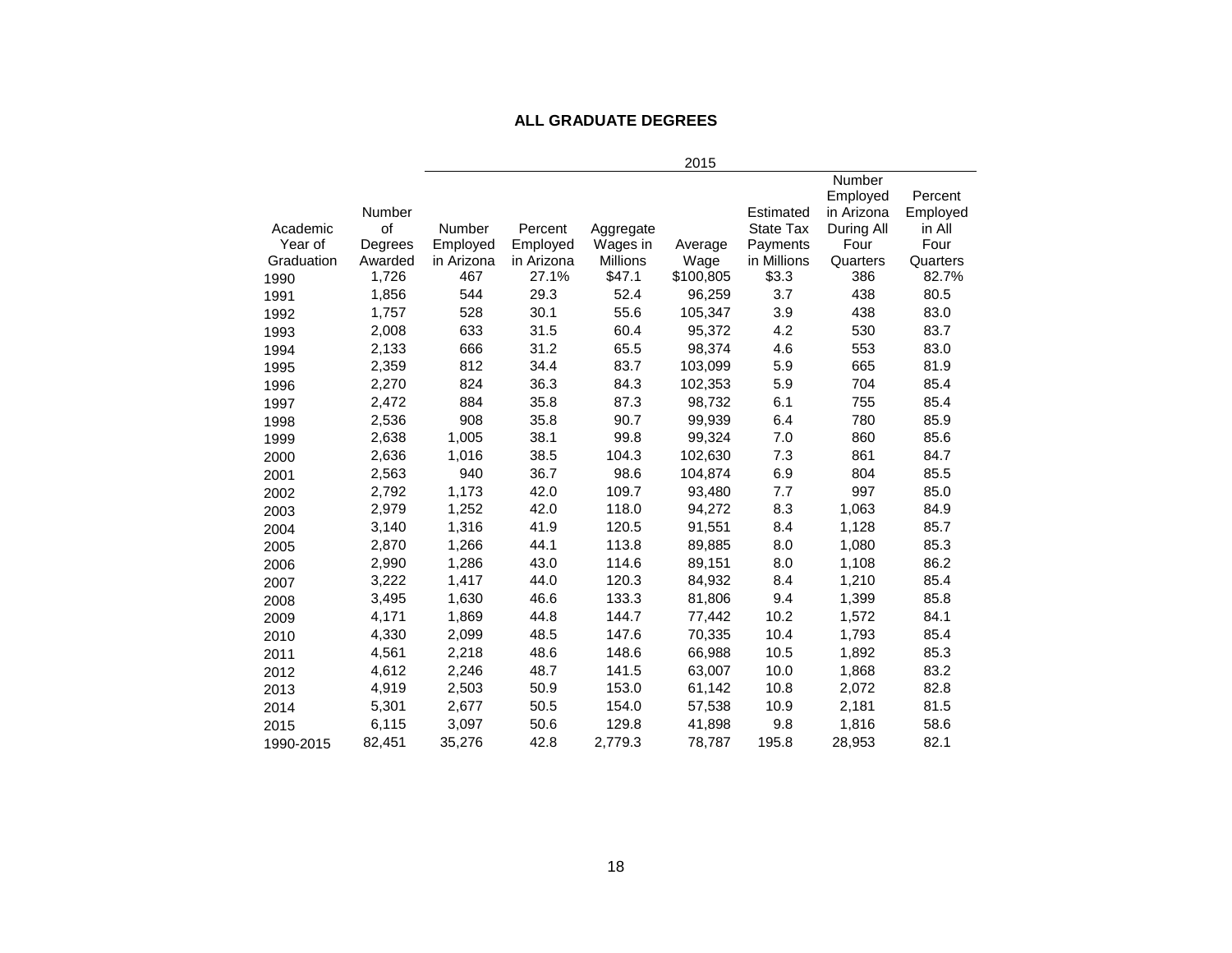#### **RESIDENT GRADUATE DEGREES**

|                       |                    |                        |                        |                      |                  | 2015                    |                 |                  |                   |                    |
|-----------------------|--------------------|------------------------|------------------------|----------------------|------------------|-------------------------|-----------------|------------------|-------------------|--------------------|
|                       |                    |                        |                        |                      |                  |                         | Number          |                  | Median<br>Wage of | Average<br>Wage as |
|                       |                    |                        |                        |                      |                  |                         | Employed        | Percent          | Those             | a                  |
|                       | Number             |                        |                        |                      |                  | Estimated               | in Arizona      | Employed         | Employed          | Proportion         |
| Academic              | of                 | Number                 | Percent                | Aggregate            |                  | <b>State Tax</b>        | During All      | in All           | in All            | of the             |
| Year of<br>Graduation | Degrees<br>Awarded | Employed<br>in Arizona | Employed<br>in Arizona | Wages in<br>Millions | Average          | Payments<br>in Millions | Four            | Four<br>Quarters | Four<br>Quarters  | Median<br>Wage     |
| 1990                  | 1,110              | 386                    | 34.8%                  | \$38.5               | Wage<br>\$99,831 | \$2.7                   | Quarters<br>319 | 82.6%            | \$80,042          | 124.7%             |
| 1991                  | 1,329              | 479                    | 36.0                   | 47.7                 | 99,666           | 3.4                     | 389             | 81.2             | 89,767            | 111.0              |
| 1992                  | 1,248              | 481                    | 38.5                   | 51.7                 | 107,437          | 3.6                     | 397             | 82.5             | 78,713            | 136.5              |
| 1993                  | 1,416              | 581                    | 41.0                   | 55.6                 | 95,727           | 3.9                     | 486             | 83.6             | 80,296            | 119.2              |
| 1994                  | 1,539              | 629                    | 40.9                   | 61.7                 | 98,101           | 4.3                     | 524             | 83.3             | 84,413            | 116.2              |
| 1995                  | 1,711              | 755                    | 44.1                   | 77.7                 | 102,904          | 5.4                     | 619             | 82.0             | 87,674            | 117.4              |
| 1996                  | 1,629              | 755                    | 46.3                   | 77.7                 | 102,978          | 5.4                     | 644             | 85.3             | 86,372            | 119.2              |
| 1997                  | 1,720              | 780                    | 45.3                   | 77.0                 | 98,677           | 5.4                     | 668             | 85.6             | 81,768            | 120.7              |
| 1998                  | 1,770              | 798                    | 45.1                   | 78.9                 | 98,850           | 5.5                     | 686             | 86.0             | 83,434            | 118.5              |
| 1999                  | 1,846              | 907                    | 49.1                   | 89.6                 | 98,810           | 6.3                     | 781             | 86.1             | 85,933            | 115.0              |
| 2000                  | 1,784              | 883                    | 49.5                   | 91.1                 | 103,122          | 6.4                     | 754             | 85.4             | 91,636            | 112.5              |
| 2001                  | 1,707              | 830                    | 48.6                   | 87.2                 | 105,084          | 6.1                     | 710             | 85.5             | 88,248            | 119.1              |
| 2002                  | 1,975              | 1,051                  | 53.2                   | 98.6                 | 93,841           | 6.9                     | 900             | 85.6             | 78,210            | 120.0              |
| 2003                  | 2,049              | 1,111                  | 54.2                   | 104.0                | 93,583           | 7.3                     | 945             | 85.1             | 77,484            | 120.8              |
| 2004                  | 2,013              | 1,115                  | 55.4                   | 101.6                | 91,150           | 7.1                     | 957             | 85.8             | 78,550            | 116.0              |
| 2005                  | 1,987              | 1,116                  | 56.2                   | 99.9                 | 89,493           | 7.0                     | 961             | 86.1             | 77,004            | 116.2              |
| 2006                  | 1,893              | 1,112                  | 58.7                   | 99.0                 | 89,052           | 6.9                     | 960             | 86.3             | 79,556            | 111.9              |
| 2007                  | 2,063              | 1,236                  | 59.9                   | 101.8                | 82,356           | 7.1                     | 1,061           | 85.8             | 71,292            | 115.5              |
| 2008                  | 2,337              | 1,447                  | 61.9                   | 117.3                | 81,070           | 8.2                     | 1,250           | 86.4             | 69,472            | 116.7              |
| 2009                  | 2,472              | 1,575                  | 63.7                   | 120.5                | 76,527           | 8.5                     | 1,336           | 84.8             | 69,815            | 109.6              |
| 2010                  | 2,717              | 1,779                  | 65.5                   | 122.2                | 68,702           | 8.6                     | 1,539           | 86.5             | 62,206            | 110.4              |
| 2011                  | 2,794              | 1,858                  | 66.5                   | 121.8                | 65,578           | 8.6                     | 1,591           | 85.6             | 59,543            | 110.1              |
| 2012                  | 2,670              | 1,822                  | 68.2                   | 111.9                | 61,440           | 7.9                     | 1,529           | 83.9             | 58,661            | 104.7              |
| 2013                  | 2,756              | 2,012                  | 73.0                   | 121.3                | 60,270           | 8.6                     | 1,698           | 84.4             | 57,792            | 104.3              |
| 2014                  | 2,712              | 2,067                  | 76.2                   | 119.8                | 57,955           | 8.5                     | 1,732           | 83.8             | 53,260            | 108.8              |
| 2015                  | 2,774              | 2,230                  | 80.4                   | 94.5                 | 42,399           | 7.1                     | 1,454           | 65.2             | 46,893            | 90.4               |

1990-2015 52,021 29,795 57.3 2,368.8 79,505 166.7 24,890 83.5